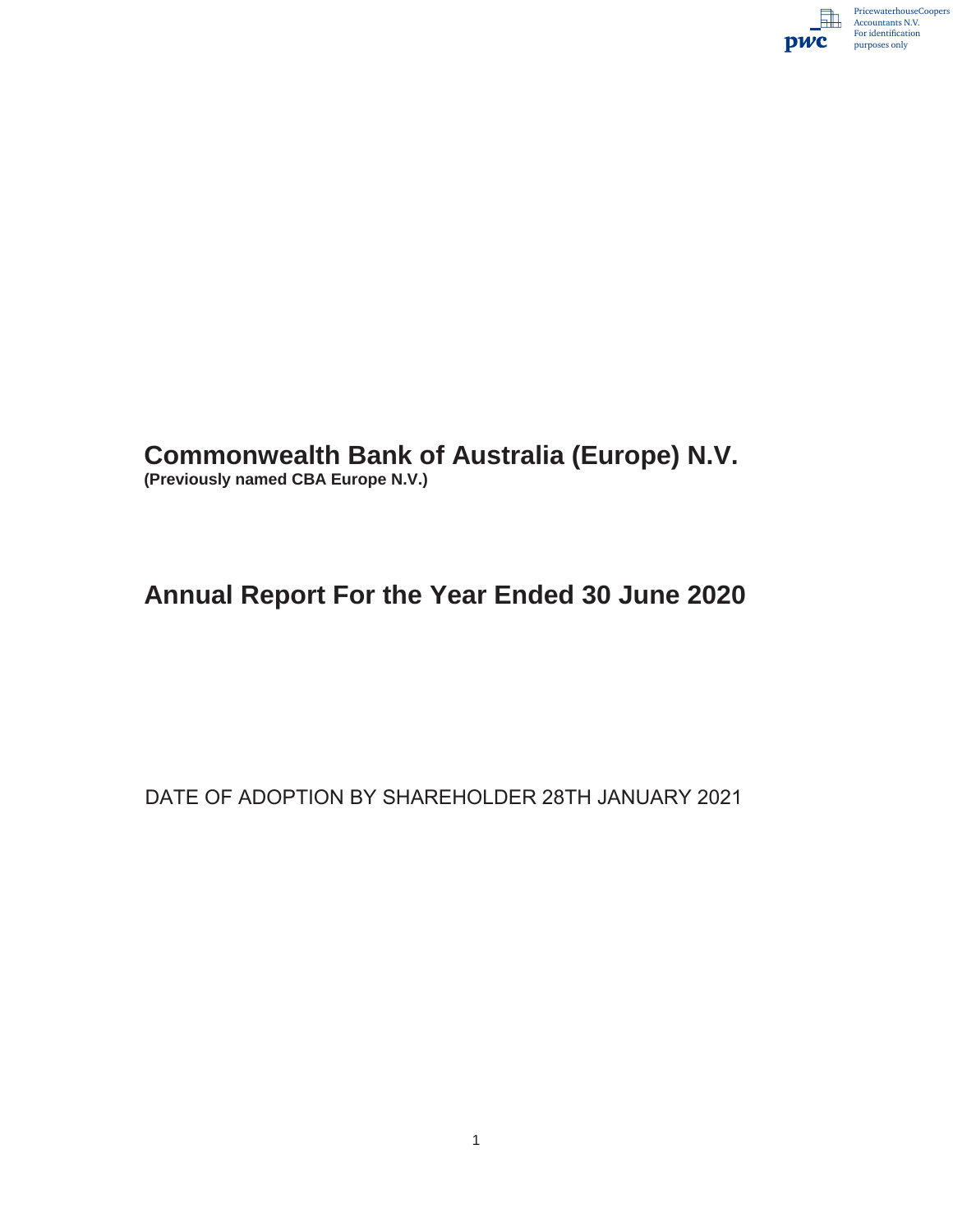

## **Contents**

| $\mathbf{1}$ . |                                                                                    |  |
|----------------|------------------------------------------------------------------------------------|--|
| 1.1            |                                                                                    |  |
| 1.2            |                                                                                    |  |
| 1.3            | Registered office, legal form and registration number at the chamber of commerce11 |  |
| 1.4            |                                                                                    |  |
| 1.5            |                                                                                    |  |
| 1.6            |                                                                                    |  |
| 1.7            |                                                                                    |  |
| 2.             |                                                                                    |  |
| 3.             |                                                                                    |  |
| 4.             |                                                                                    |  |
| 5.             |                                                                                    |  |
| 6.             |                                                                                    |  |
| 7.             |                                                                                    |  |
| 8.             |                                                                                    |  |
| 9.             |                                                                                    |  |
| 10.            |                                                                                    |  |
| 11.            |                                                                                    |  |
| 12.            |                                                                                    |  |
| 13.            |                                                                                    |  |
| 14.            |                                                                                    |  |
| 15.            |                                                                                    |  |
| 16.            |                                                                                    |  |
| 17.            |                                                                                    |  |
| 18.            |                                                                                    |  |
| 19.            |                                                                                    |  |
| 20.            |                                                                                    |  |
| 21.            |                                                                                    |  |
|                |                                                                                    |  |
|                |                                                                                    |  |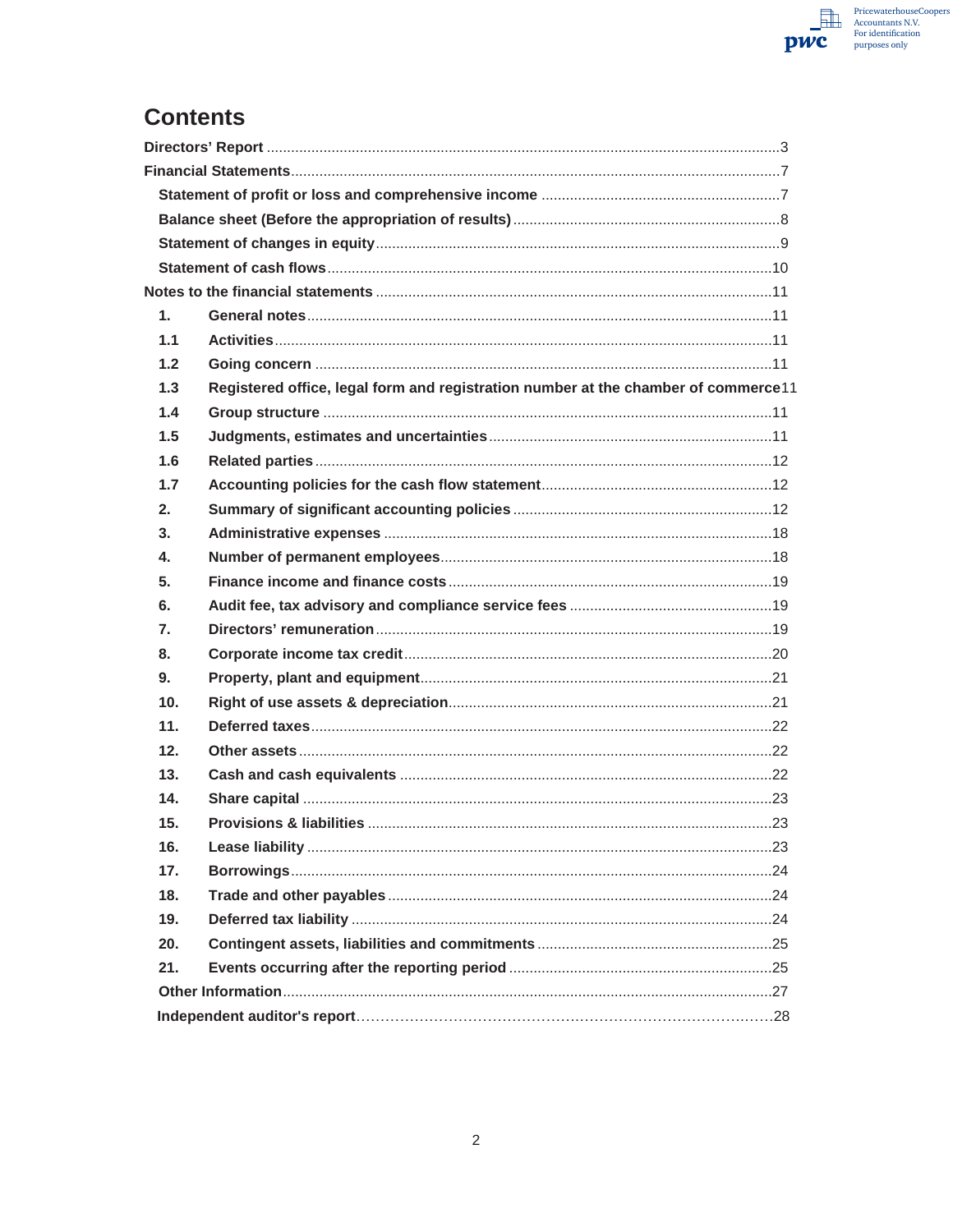# **Directors' Report**

The directors present their report and the audited financial statements of Commonwealth Bank of Australia (Europe) N.V. (previously named CBA Europe N.V. and hereinafter the "Company") for the year ended 30 June 2020.

#### **Principal activities**

The Company was incorporated on 26 October 2018. The Company is a public limited company (Naamloze Vennootschap) in the Netherlands and a wholly owned subsidiary of Commonwealth Bank of Australia ("CBA Group"), an Australian banking corporation.

On 1 December 2020, the Governing Council of the European Central Bank granted the Company an authorisation as a credit institution (banking license), taking effect on 2 December 2020. With effect from 2 December 2020, the name of the Company changed from CBA Europe N.V. to Commonwealth Bank of Australia (Europe) N.V..

The Company's business activities are part of CBA Group's wholesale banking division, Institutional Banking and Markets (IB&M).

#### *About Institutional Banking & Markets*

The IB&M division serves the financial needs of large institutions and governments across Australia and New Zealand and in select international markets, such as Europe. IB&M's purpose reflects the unique and pivotal role it plays for CBA Group and Australian economy: "IB&M combines global connectivity and capability to build a better Australia". The division is CBA Group's centre of excellence for high-value, low frequency, wholesale client-tailored financial solutions. It provides clients with access to capital, risk management solutions and facilitates cross-border trade and capital flows.

#### *About the Company*

The Company's sole focus is on the IB&M division, focusing on wholesale clients in the European Economic Area (EEA). To differentiate its position in the market, the purpose of the Company will be to provide "The Gateway to Australia and New Zealand" for EEA clients as well as access to the European market for Australian corporates, governments and financial institutions. It will also provide a platform for CBA Group's global capabilities, such as secured asset financing, renewable energy financing, and commodities in the European market.

The Company is in the process of creating a policy that sets out the Company's approach and commitment to managing the environmental and social impacts of the Company's business activities and operations. This will follow CBA Group's Environmental and Social Policy.

#### **Business review and profit for the year**

As the Company has not yet begun conducting banking activities, the Company did not generate any revenue to date. The main activities during the year were in relation to acquiring the banking license and preparing the entity for full operationalisation. Therefore, the Company reported a loss of  $€5,754,000$  in 2020 and total assets amounted to  $€9,805,000$ . Following a  $€255,000,000$  capital injection by CBA Group on 21 August 2020, the Company is well capitalised. In addition, until full operationalisation, the Company is financed by means of a Cash Flow Advance agreement between the Company and the parent entity.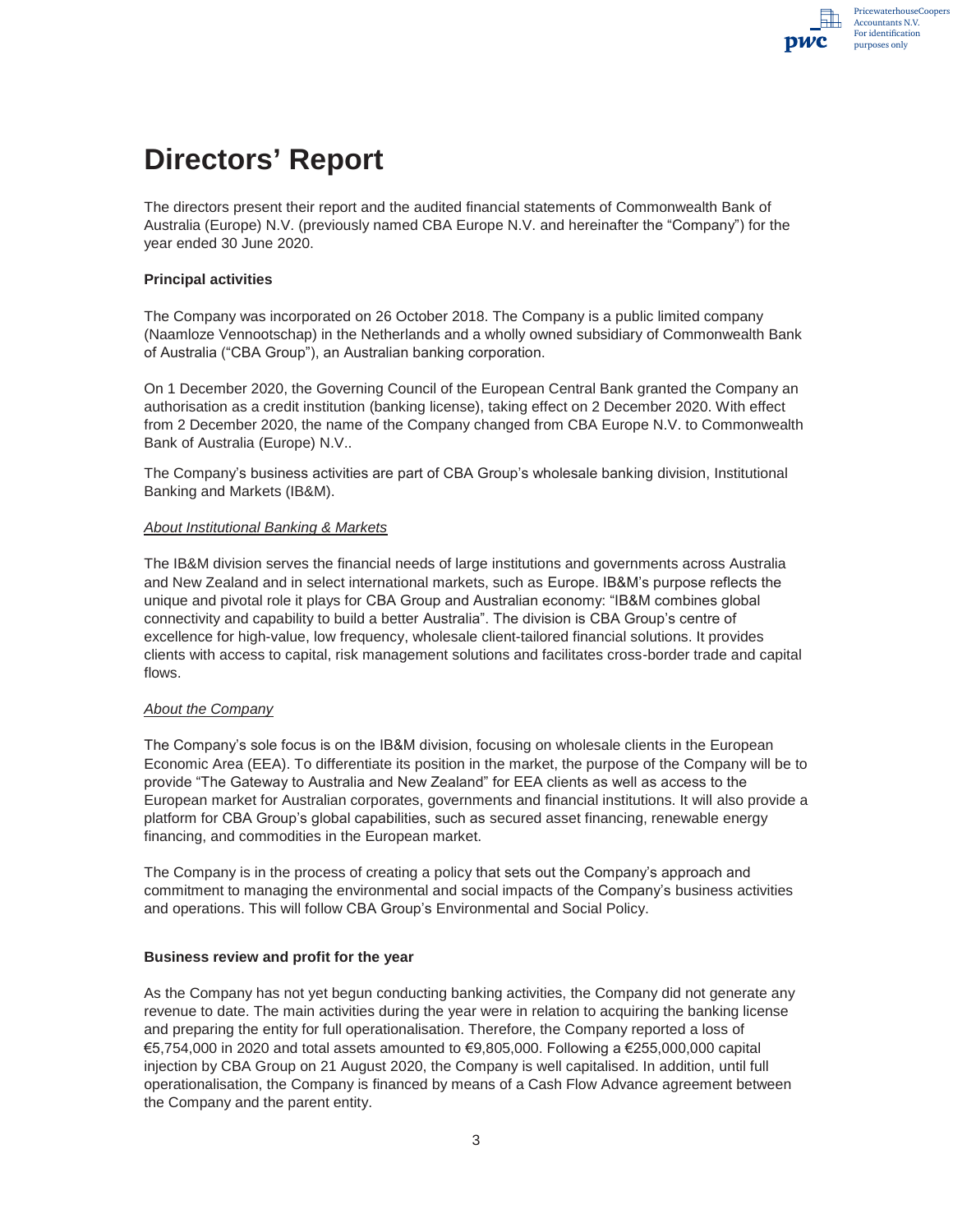

As at 30 June 2020, 8 employees were employed on a full-time basis. All employees were employed within the Netherlands.

#### **Future developments**

The Company's financial statements have been prepared on a going concern basis. In making its assessment, the directors acknowledge the progress made to becoming a fully licensed and operational bank. This will be conducted over three phases: 1) License application and approval (completed); 2) Lending capability delivery; and 3) Global markets capability delivery.

In Phase 2, the Company will migrate lending clients from the parent entity's operations in Malta first then followed by London. In Phase 3, the Company will transfer the global markets portfolio of EEA clients from the CBA London branch. The client transition will be orderly managed with clients being progressively transferred to ensure risk in change is well monitored and contained. The order in which clients are transferred have been prioritised based on their complexity, commercial factors (such as the impact to clients from the transfer date) and risk. Client and transaction transfers will be subject to relevant client consent and Management Board approval.

On 21 August 2020 CBA Group injected €255,000,000 into the company. A further capital injection will take place immediately before commencement of the lending business in Phase 2 to ensure compliance with regulatory requirements. To support the Company's ambition and strategy, client portfolio, operations and risk management obligations, the Company is planning to hire an additional 41 full time employees (FTE), bringing total FTEs to 49.

Taking into account these developments and the Company's capital position, the directors are of the view that the use of the going concern basis remains appropriate.

#### **Risk management**

#### *Principal Risks*

The Company has identified six key risk types in operating the business: 1) Strategy and Business; 2) Outsourcing and Operational; 3) Compliance (including financial crime), 4) Credit; 5) Liquidity; and 6) Market. Once the Company begins conducting banking activities, the Company will implement a full risk management process by maintaining a suite of appropriate policies, governance oversight and control framework. This will include a Risk Appetite Statement that underpins the degree of risk the Company is prepared to accept, and a risk culture in line with policies that addresses the Company's risk awareness and risk taking behaviour.

#### *COVID-19*

The Company continues to recognise the Covid-19 outbreak as having potentially significant impacts from the perspectives of both health (direct impacts on the staff and operations of the Company) and the economy (impacts on prospective customers and on the management of the balance sheet).

Given the unprecedented set of circumstances that are still evolving, a definitive assessment of the longer-term outcomes of Covid-19 and the consequent economic and societal impacts is difficult to determine. However as the Company has not begun conducting banking activities, Covid-19 has not yet had a direct impact to the Company's financial results.

Despite this uncertainty, the Company is well equipped and sufficiently capitalised to continue setting up the entity for full operationalisation. The Company is continually monitoring and evaluating the impact of Covid-19 on the financial projections and operational timelines as set out in the business plan, and will continue to adapt as the economic landscape evolves.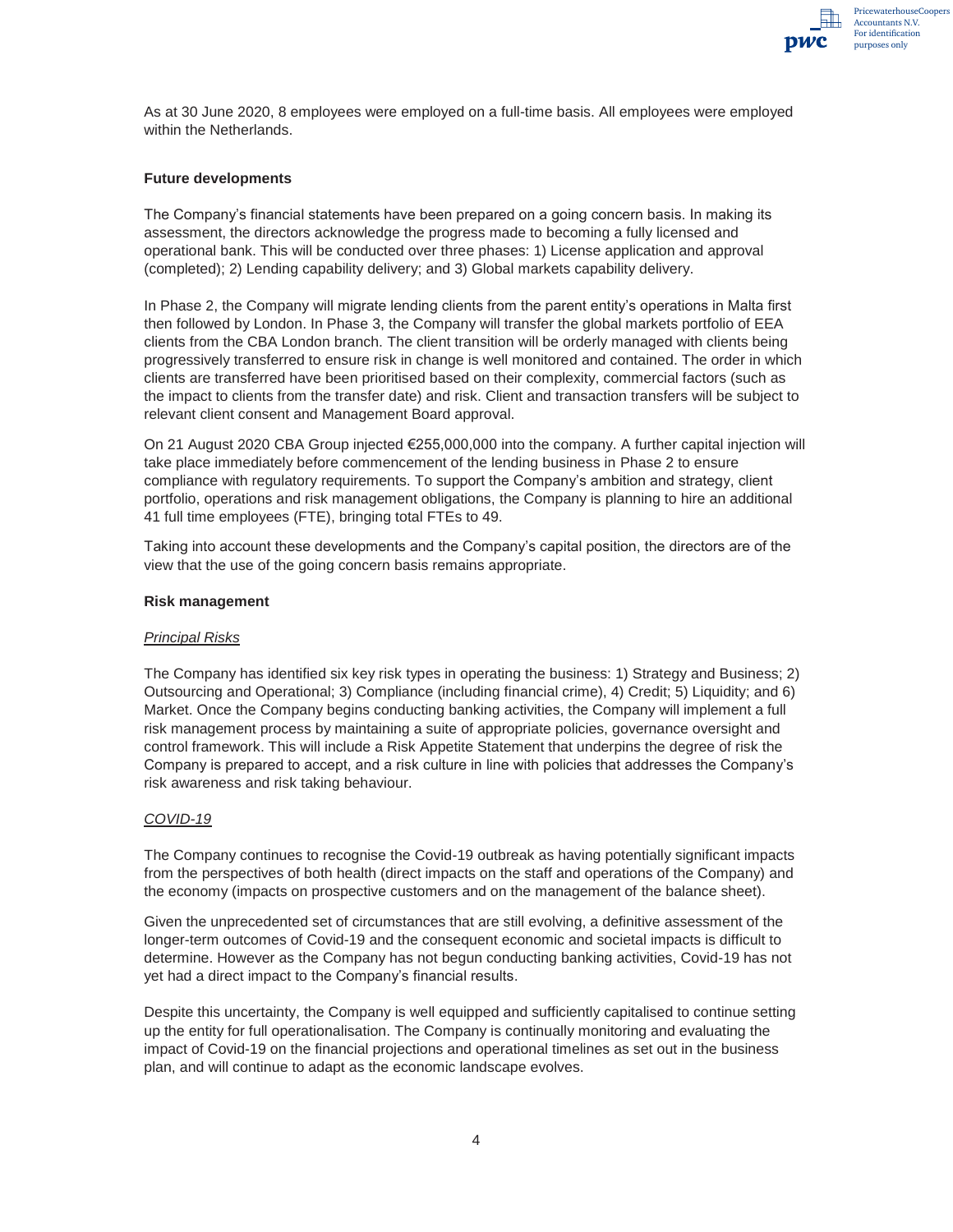

#### *People Risk*

In parallel with the Company's operational delivery approach, the Company will execute a phased hiring approach whereby the build-up to the full team will align to the staff needs in each phase. The Company aims to build a balanced workforce between new local hires and intragroup transfers. New hires will possess a deep understanding of local laws, regulations, and cultural and language skills to adequately serve clients in the EEA. This will be complemented with intragroup staff relocations to help embed CBA Group's culture and ensure continuity of existing EEA client relationships.

#### **Management and Supervisory Board**

Since the Company was granted the banking license, the appointment of the Management and Supervisory Board became effective. Both boards have formally approved the Management Board and Supervisory Board Charters, which outlines the specific responsibilities with which the shareholder has entrusted them. The Company is in the process of implementing its governance structure as described in its Articles of Association and Governance Manual. Per the granting of the banking license, the Supervisory Board has been implemented and set up in line with Dutch governance practices including the setup of two supervisory board sub-committees; the Risk & Audit Committee (RAC) and the Nominations & Remuneration Committee (NRC).

#### **Post balance sheet events**

#### *Capital injection*

On 21 August 2020, CBA Group injected €255,000,000 capital into the Company. The balance was placed in a transaction and deposit account.

#### *Authorisation as a credit institution*

On 1 December 2020, the Governing Council of the European Central Bank granted the Company an authorisation as a credit institution, taking effect on 2 December 2020. With effect from 2 December 2020, the name of the Company changed from CBA Europe N.V. to Commonwealth Bank of Australia (Europe) N.V..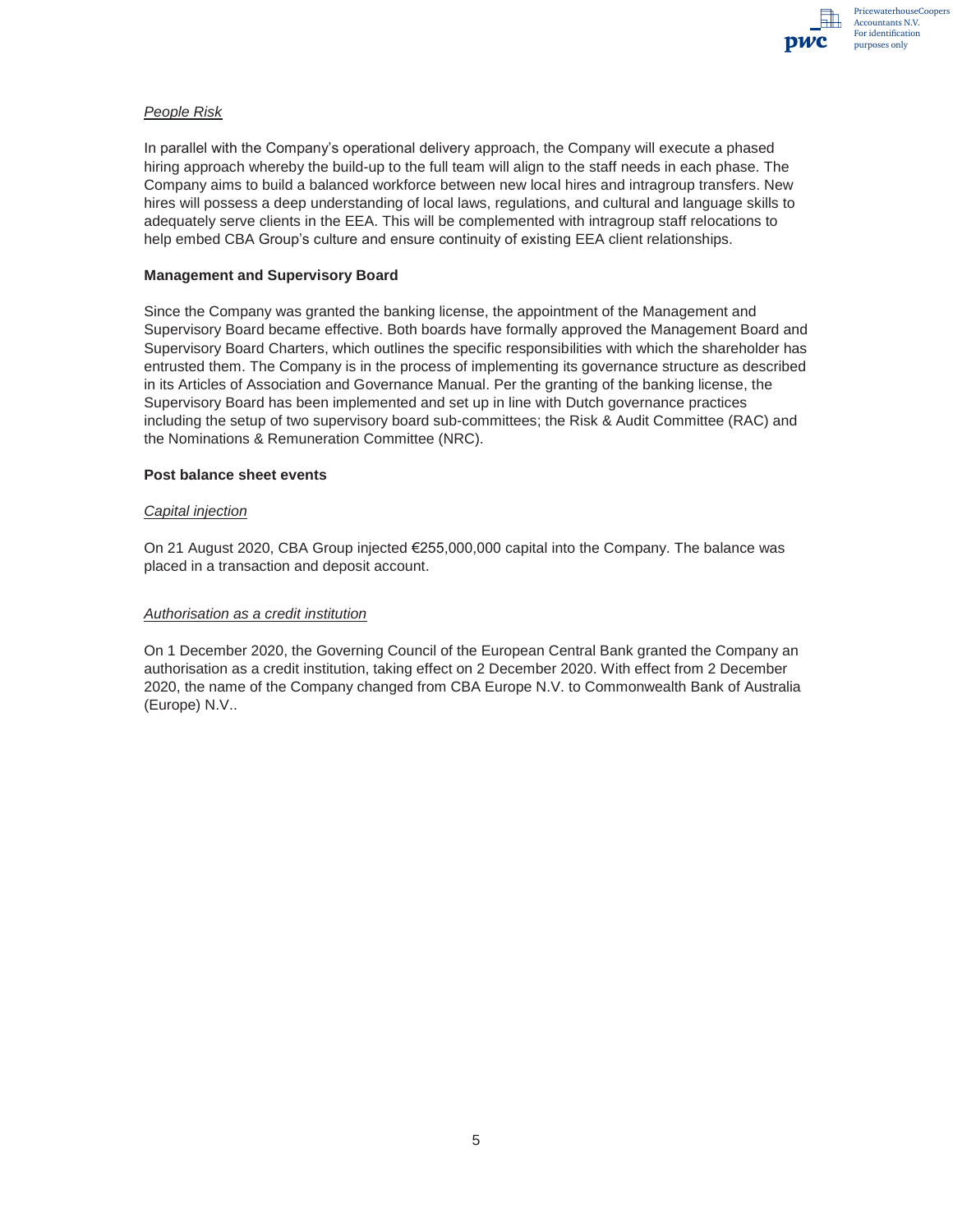PricewaterhouseCoopers Accountants N.V. For identification  $pwc$ purposes only

Amsterdam, 19 January 2021

Management Board:

W.T.G. Hendriks

Original has been signed by W.T.G. Hendriks

B.J.J. Peters

Original has been signed by B.J.J. Peters

B.U. Bähr

Original has been signed by B.U. Bähr

I. Freijer

Original has been signed by I. Freijer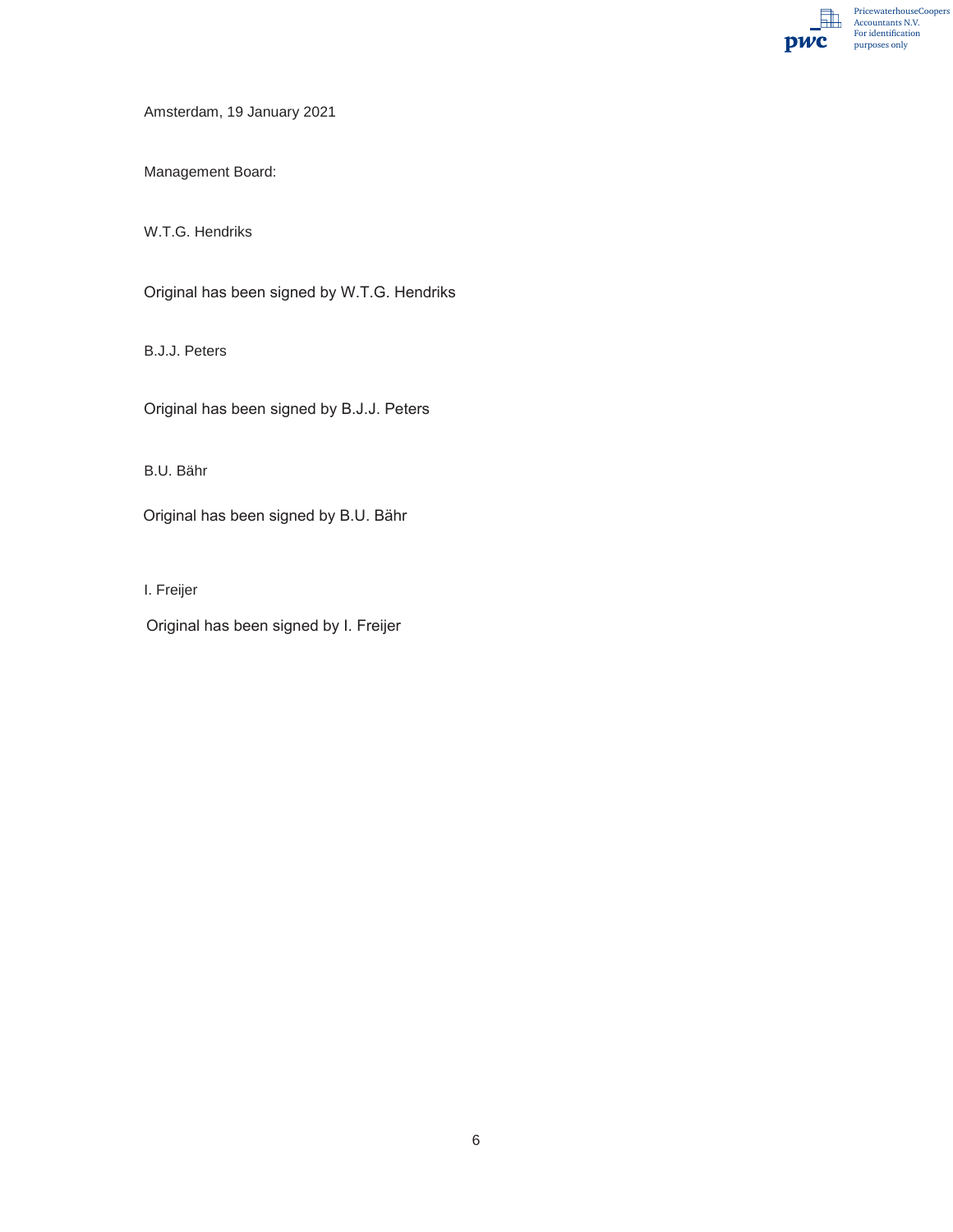# **Financial Statements**

## **Statement of profit or loss and comprehensive income**

|                         | <b>Note</b> | Year<br>1 July 19<br>to 30 June 20<br>€000 | <b>Period</b><br>26 October 18<br>to 30 June 19<br>€000 |
|-------------------------|-------------|--------------------------------------------|---------------------------------------------------------|
| Administrative expenses | 3           | 7,658                                      | 4,735                                                   |
| <b>Operating Loss</b>   |             | (7,658)                                    | (4, 735)                                                |
| Finance income          | 5           | 84                                         | 13                                                      |
| Finance costs           | 5           | (46)                                       |                                                         |
| Finance income - net    |             | 38                                         | 13                                                      |
| Loss before income tax  |             | (7,620)                                    | (4, 722)                                                |
| Corporate income tax    | 8           | 1,866                                      | 1,011                                                   |
| Loss for the year       |             | (5, 754)                                   | (3,711)                                                 |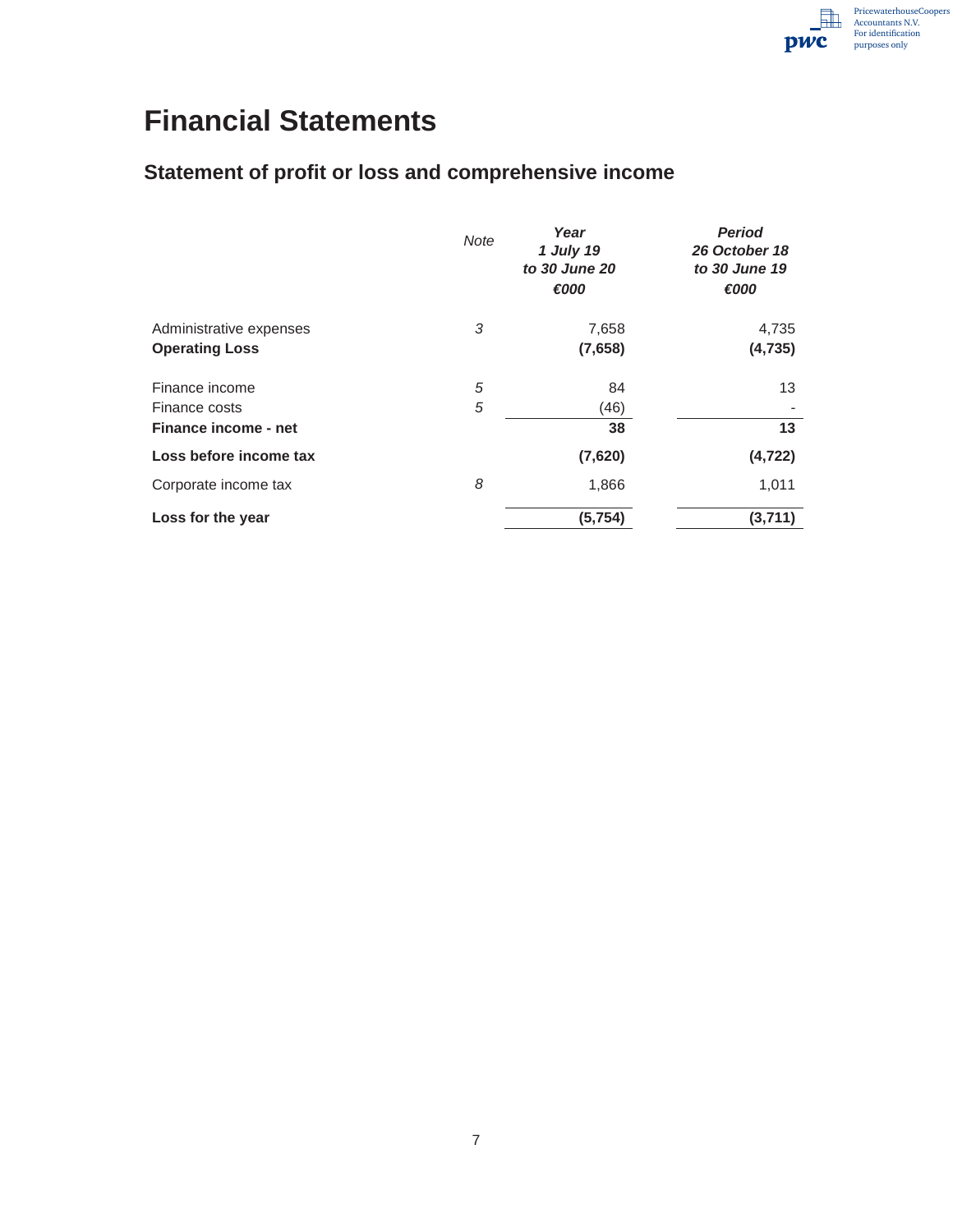## **Balance sheet (Before the appropriation of results)**

| As at 30 June                        | Note | 2020<br>€000 | 2019<br>€000 |
|--------------------------------------|------|--------------|--------------|
| <b>ASSETS</b>                        |      |              |              |
| <b>Non-current assets</b>            |      |              |              |
| Right of use asset                   | 10   | 3,021        |              |
| Property, plant and equipment        | 9    | 2,948        | 613          |
| Deferred tax assets                  | 11   | 3,632        | 1,011        |
| Other assets                         | 12   | 111          | 111          |
| <b>Total non current assets</b>      |      | 9,712        | 1,735        |
| <b>Current assets</b>                |      |              |              |
| Other current assets                 | 12   | 16           | 26           |
| Cash and cash equivalents            | 13   | 77           | 45           |
| <b>Total current assets</b>          |      | 93           | 72           |
| <b>Total assets</b>                  |      | 9,805        | 1,807        |
| <b>LIABILITIES</b>                   |      |              |              |
| <b>Non-current liabilities</b>       |      |              |              |
| Lease Liability                      | 16   | 3,074        |              |
| <b>Other Liabilities</b>             | 15   |              | 89           |
| Deferred tax liability               | 19   | 755          |              |
| <b>Total non-current liabilities</b> |      | 3,829        | 89           |
| <b>Current liabilities</b>           |      |              |              |
| Trade and other payables             | 18   | 4,403        | 3,929        |
| Borrowings                           | 17   | 10,993       | 1,396        |
| Provisions < 1yr                     | 15   |              | 59           |
| <b>Total current liabilities</b>     |      | 15,396       | 5,384        |
| <b>Total Liabilities</b>             |      | 19,225       | 5,472        |
| <b>EQUITY</b>                        |      |              |              |
| Share capital                        | 14   | 45           | 45           |
| <b>Accumulated losses</b>            |      | (9, 465)     | (3,711)      |
| Total shareholders' deficit          |      | (9, 420)     | (3,666)      |
| TOTAL EQUITY AND LIABILITIES         |      | 9,805        | 1,807        |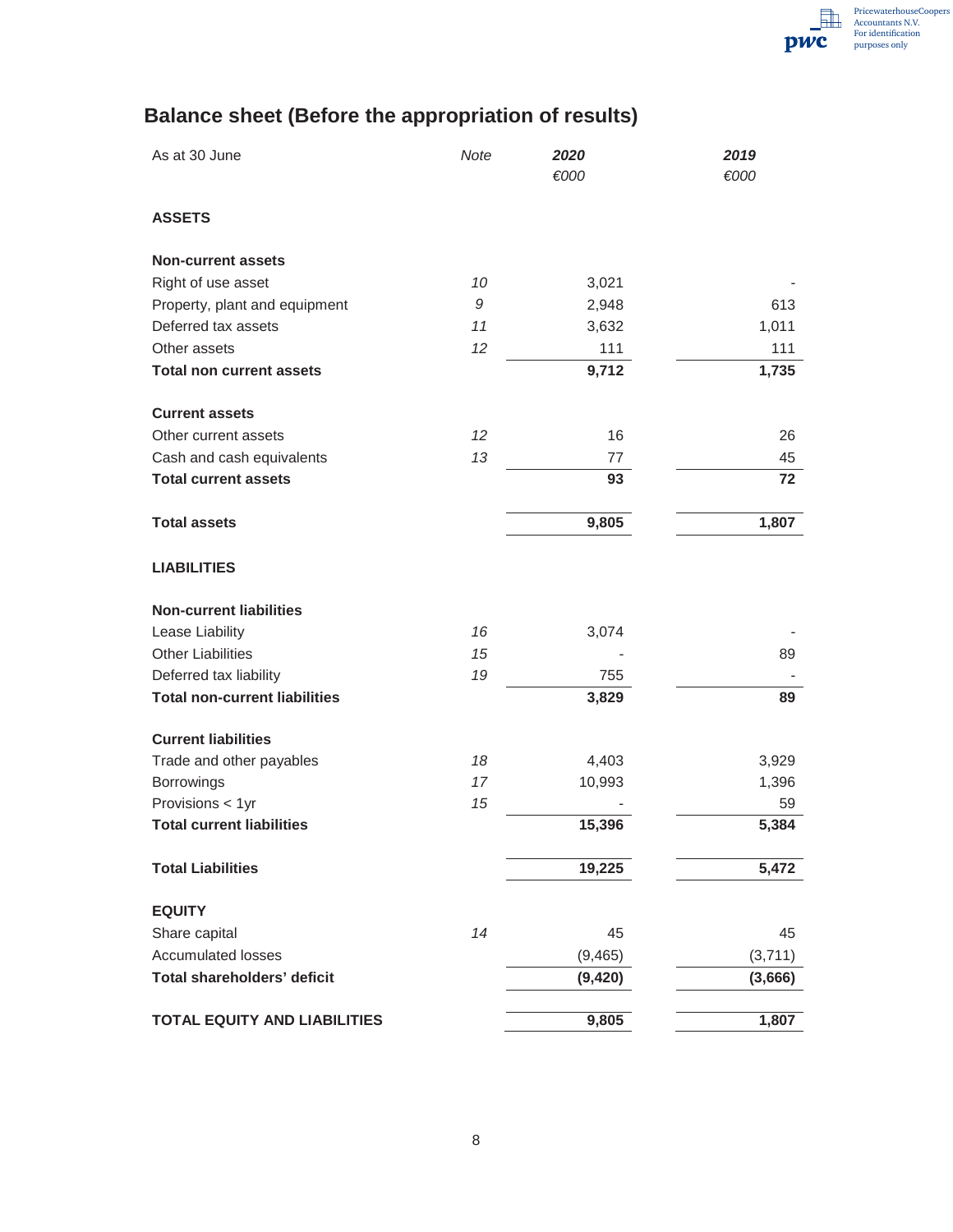## **Statement of changes in equity**

**For the year ended 30 June 2020** 

|                               | <b>Share Capital</b> | Accumulated<br>losses | Total equity |
|-------------------------------|----------------------|-----------------------|--------------|
|                               | €000                 | €000                  | €000         |
| Balance as at 26 October 2018 |                      |                       |              |
| Loss for the financial year   |                      | (3,711)               | (3,711)      |
| Issue of ordinary shares      | 45                   |                       | 45           |
| Balance as at 30 June 2019    | 45                   | (3,711)               | (3,666)      |
| Balance at 1 July 2019        | 45                   | (3,711)               | (3,666)      |
| Loss for the financial year   |                      | (5, 754)              | (5,754)      |
| Balance at 30 June 2020       | 45                   | (9,465)               | (9,420)      |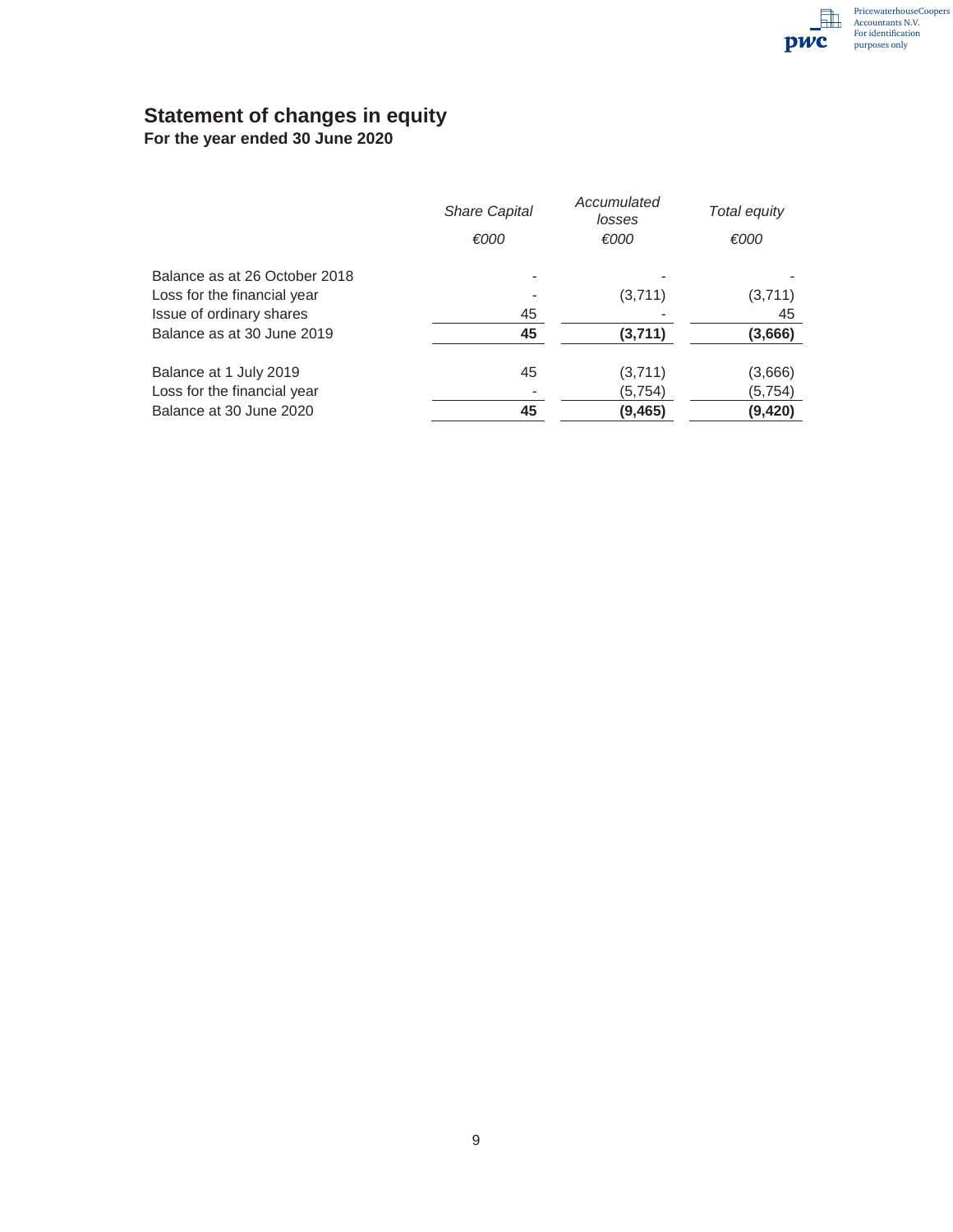## **Statement of cash flows**

|                                                                                             | Year<br>1 July 19<br>to 30 June<br>20<br>€000 | <b>Period</b><br>26 October<br>18 to 30<br>June 19<br>€000 |
|---------------------------------------------------------------------------------------------|-----------------------------------------------|------------------------------------------------------------|
| <b>Cash flow from Operating activities</b>                                                  |                                               |                                                            |
| Loss before tax                                                                             | (7, 574)                                      | (4, 722)                                                   |
| <b>Interest Paid</b><br>Tax received                                                        | (46)                                          |                                                            |
| Net movement in operating assets and liabilities<br>Net Cash flow from operating activities | 389<br>(7, 231)                               | 3,940<br>(783)                                             |
| Cash flow from investing activities                                                         |                                               |                                                            |
| Payments for Property, plant and equipment<br>Net cash flow from investing activities       | (2, 335)<br>(2, 335)                          | (613)<br>(613)                                             |
| Cash flow from financing activities                                                         |                                               |                                                            |
| Issuance of capital                                                                         |                                               | 45                                                         |
| Cash Flow Advance with CBA London branch<br>Net cash flow from financing activities         | 9,597<br>9,597                                | 1,396<br>1,441                                             |
| Net increase in cash and cash equivalents                                                   | 31                                            | 45                                                         |
| Cash and cash equivalents at beginning of financial year                                    | 45                                            |                                                            |
| Cash and cash equivalents at end of financial year                                          | 77                                            | 45                                                         |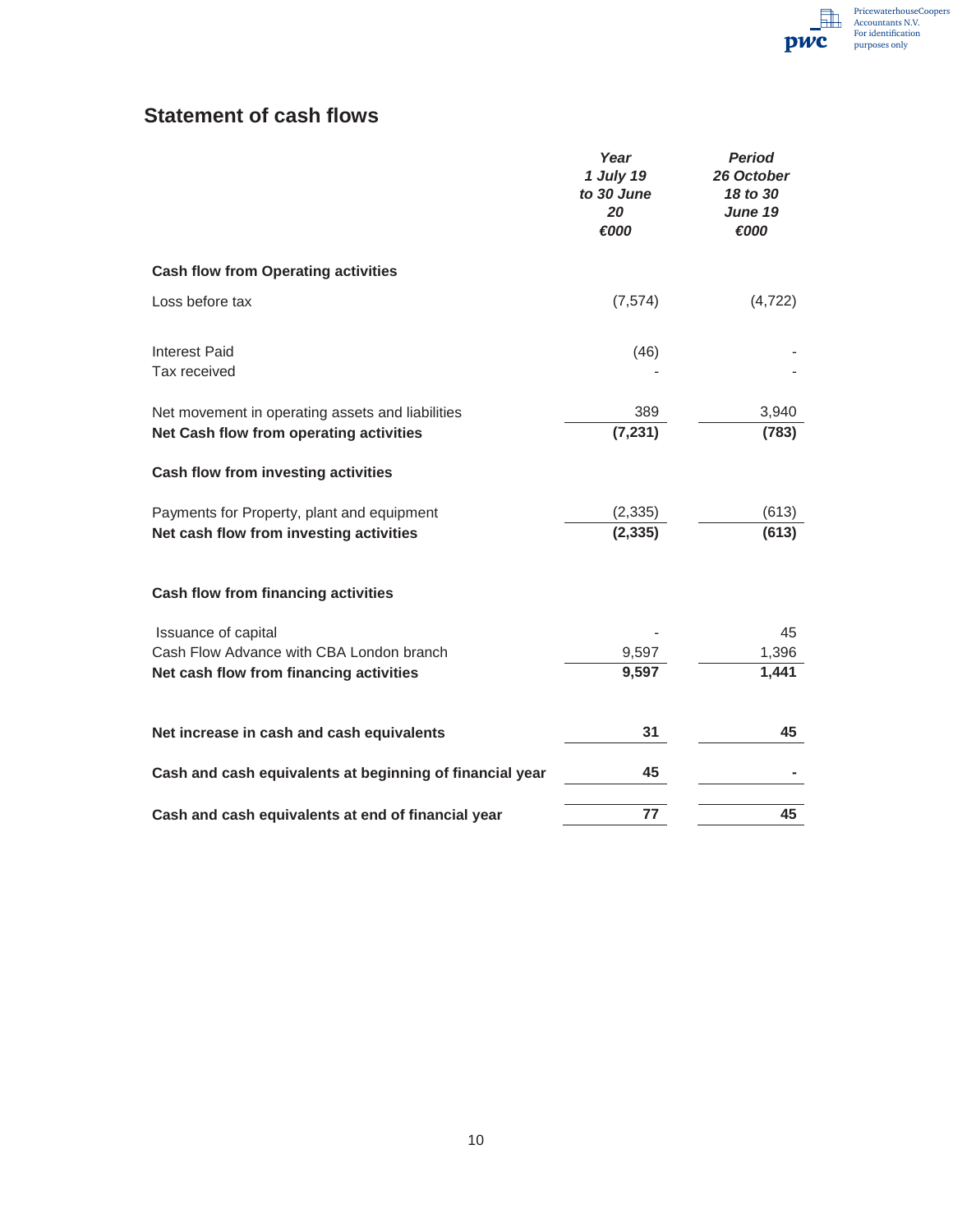PricewaterhouseCoopers Accountants N.V. For identification purposes only

## **Notes to the financial statements**

#### **1. General notes**

#### **1.1 Activities**

The main activities of Commonwealth Bank of Australia (Europe) N.V. currently consist of preparing the Company to provide wholesale banking services in Europe. Once the company becomes a fully operational licensed credit institution and investment firm, it will undertake banking business and investment services and activities.

The Company is part of CBA Group's wholesale banking division, Institutional Banking and Markets (IB&M) with the Company's sole focus is on its wholesale clients. Maintaining a presence in the European market is critical for CBA Group as it provides the global capability and connectivity that is required to build a better Australia. It supports this by acting as the European gateway to Australia and New Zealand for investment and bilateral trade. To achieve this aim, IB&M focuses on its connections within and unique understanding of the Australian corporate landscape. It provides clients with access to capital, risk management solutions and facilitates cross-border trade and capital flows.

#### **1.2 Going concern**

Although the Company has a negative equity position of €9,420,000 as at 30 June 2020, it is financed in full with a Cash Flow Advance provided by the parent entity acting through its London Branch. This commitment is for €20,000,000 and extends to 30 June 2021. On 21 August 2020, CBA Group injected €255,000,000 capital into the Company. On this basis, the accounting principles applied to the valuation of assets and liabilities and the determination of results in these financial statements have been prepared on a going concern basis.

#### **1.3 Registered office, legal form and registration number at the chamber of commerce**

Commonwealth Bank of Australia (Europe) N.V. is having its corporate seat in Amsterdam, with its registered place of business located at Gustav Mahlerlaan 352 (UN Studio Tower, 14th Floor), 1082 ME Amsterdam. Commonwealth Bank of Australia (Europe) N.V. is registered at the Chamber of Commerce under number 72946520.

#### **1.4 Group structure**

Commonwealth Bank of Australia (Europe) N.V. is a public limited company incorporated and domiciled in the Netherlands whose shares are fully owned by the parent company Commonwealth Bank of Australia.

#### **1.5 Judgments, estimates and uncertainties**

In applying the principles and policies for drawing up the financial statements, the directors of the Company make different estimates and judgments that may be essential to the amounts disclosed in the financial statements. If it is necessary in order to provide the true and fair view required under Book 2, article 362, paragraph 1, the nature of these estimates and judgments, including assumptions related to the uncertainties, is disclosed in the notes to the relevant financial statement items. Estimates and assumptions are continually evaluated and are based on management's experience and other factors, including expectations of future events that are believed to be reasonable under the circumstances. Uncertainty about these assumptions and estimates could result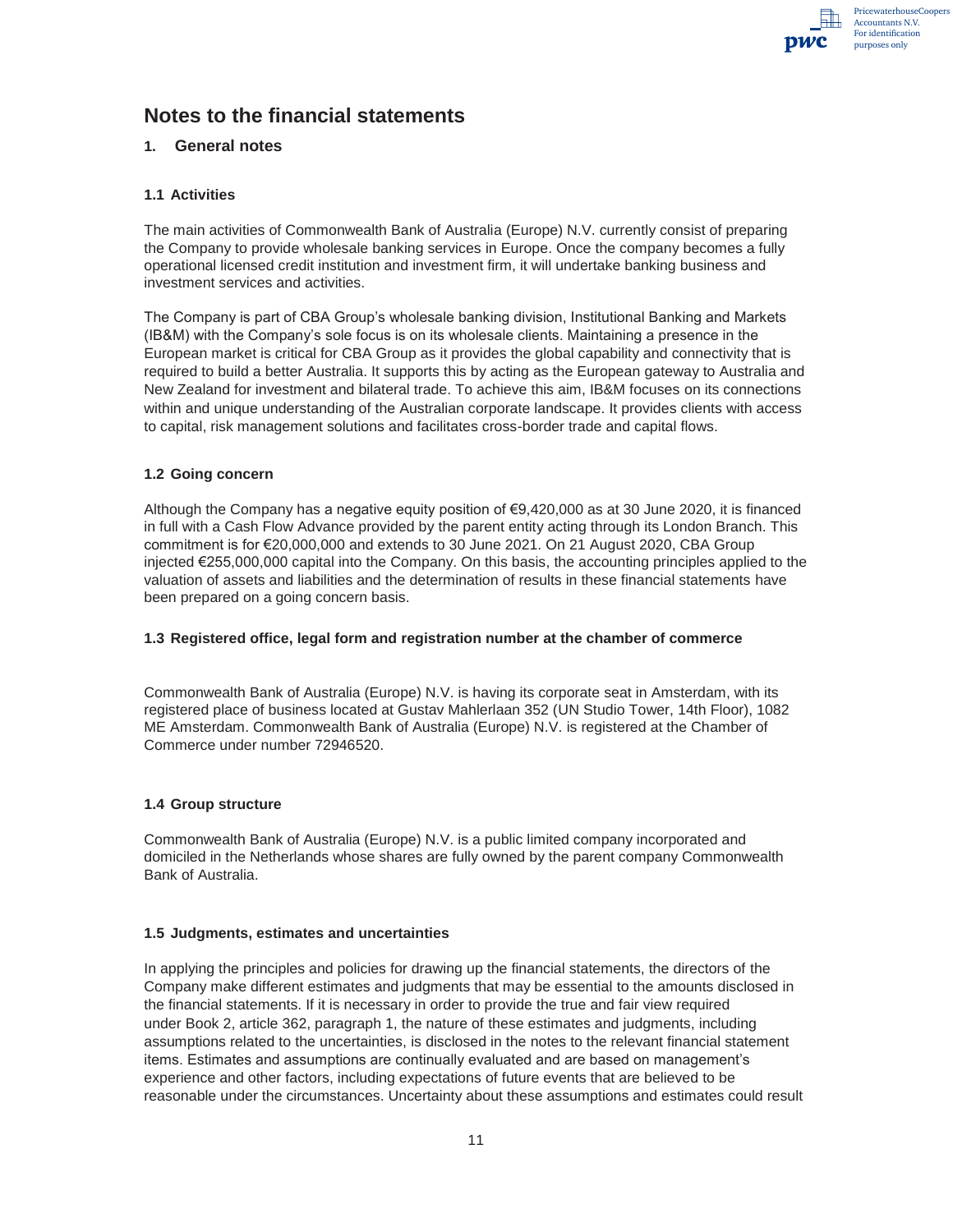

in outcomes that require a material adjustment to the carrying amount of assets or liabilities affected in future years

In recognising a deferred tax asset of €3,632,000, the directors of the Company expects the entity to be profitable within the allowable carry-forward period. Taxable profits will therefore be available against which the tax losses can be utilised. As a consequence, a deferred tax asset was recognised for these losses in 2020. A shift by  $+/-5\%$  change in the profit before tax results in a deferred tax position and loss for the year by +/-€95,000 (FY 2020 loss before tax \* 25% corporate income tax rate \* 5%).

This represents management's best estimate of a reasonably possible shift in deferred tax positions and impact to the balance sheet and statement of profit and loss and comprehensive income.

#### **1.6 Related parties**

Transactions with related parties are disclosed in the notes insofar as they are not transacted under normal market conditions. The nature, extent and other information is disclosed if this is necessary in order to provide the required insight.

#### **1.7 Accounting policies for the cash flow statement**

The cash flow statement has been prepared using the indirect method. The cash items disclosed in the cash flow statement comprise cash at banks and in hand except for deposits with a maturity longer than three months. Cash flows denominated in foreign currencies have been translated at average estimated exchange rates. Interest paid and income taxes are included in cash from operating activities. The capital injection paid for by the Parent entity has been recognised as cash used in investing activities where it was settled in cash. Transactions not resulting in inflow or outflow of cash, are not recognised in the cash flow statement. The value of the related asset and liability are disclosed in the notes to the balance sheet items.

#### **2. Summary of significant accounting policies**

#### **General**

The financial statements are prepared in accordance with the provisions of Title 9, Book 2 of the Dutch Civil Code and have been prepared in accordance with International Financial Reporting Standards (IFRS) as endorsed by the EU.

Assets and liabilities are generally valued at historical cost, production cost or at fair value at the time of acquisition. If no specific valuation principle has been stated, valuation is at historical cost. In the balance sheet, income statement and the cash flow statement, references are made to the notes.

Commonwealth Bank of Australia (Europe) N.V.'s corporate financial statements are presented in Euros, which is also the Company's functional currency. Transactions in foreign currencies are initially recorded at their respective functional currency spot rates at the date the transaction first qualifies for recognition.

Monetary assets and liabilities denominated in foreign currencies are translated at the functional currency spot rates of exchange at the reporting date. All differences are taken to the statement of profit or loss and other comprehensive income. Non-monetary items that are measured at historical cost in a foreign currency are translated using the exchange rates at the dates of the initial transaction.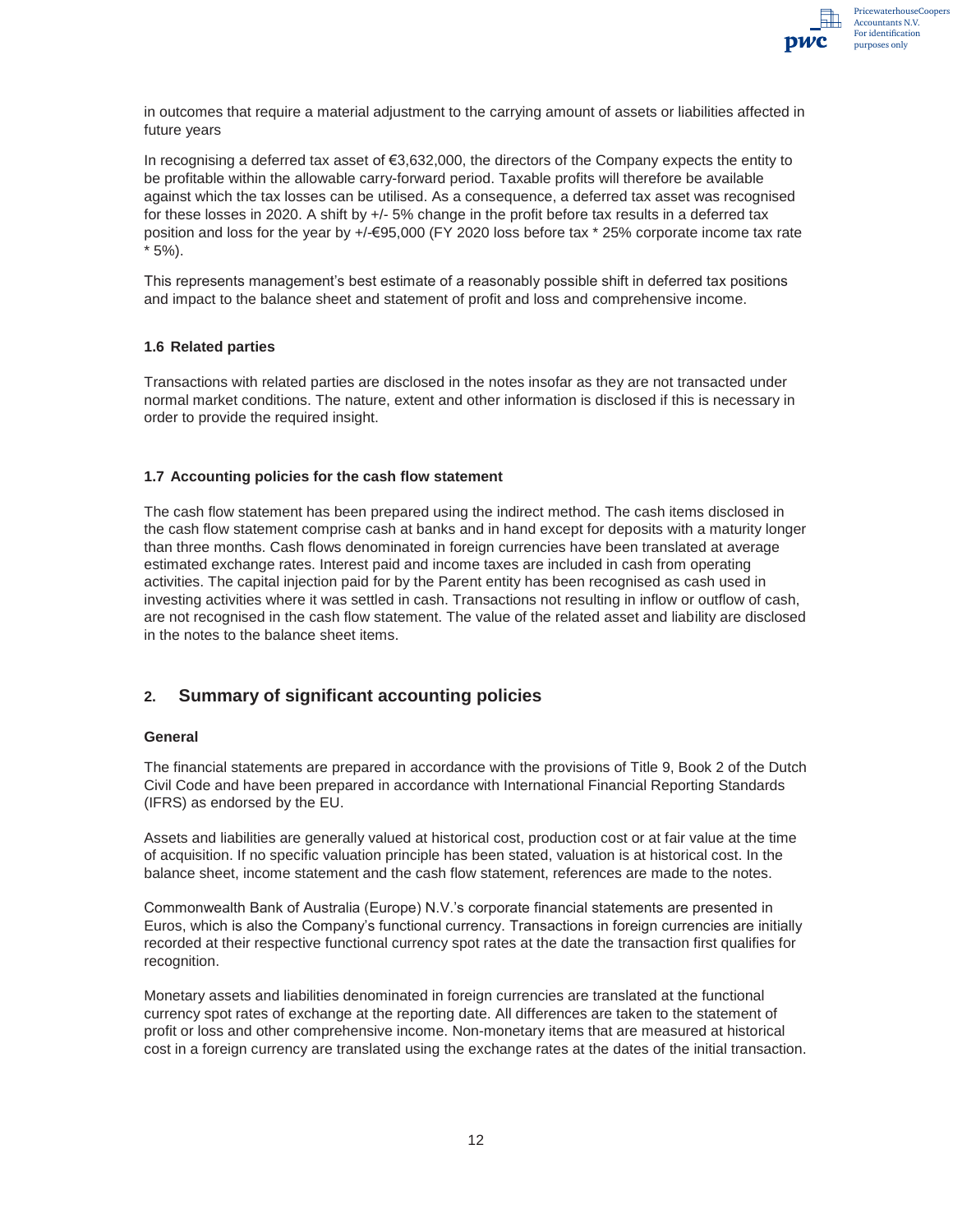

#### **New accounting standards**

IFRS 16 was issued in January 2016. It results in almost all leases being recognised on the statement of financial position by lessees, as the distinction between operating and finance leases is removed. Under the new standard, an asset (the right to use the leased item) and a financial liability to pay rentals are recognised. The only exceptions are short-term and low-value assets.

The Company has a property operating lease contract with non-cancellable operating lease commitments and applied IFRS 16 from the mandatory adoption date of 1 July 2019. The Company did not restate comparative amounts for the year prior to first adoption. The Company measures the lease liability at the present value of the remaining lease payments. The corresponding right-of-use asset is measured on transition at the amount equal to the lease liability, adjusted for any prepaid or accrued expenses. Amounts are disclosed within Note 10 and Note 16.

#### **Current versus non-current classification**

Commonwealth Bank of Australia (Europe) N.V. presents assets and liabilities in the balance sheet based on current/non-current classification.

An asset is current when it is expected to be realised within 12 months after the reporting period. All other assets are classified as non-current.

A liability is current when it is due to be settled within 12 months after the reporting period. All other liabilities are classified as non-current.

Deferred tax assets and liabilities are classified as non-current assets and liabilities.

#### **Impairment of assets**

Assets are tested for impairment whenever events or changes in circumstances indicate that the carrying amount may not be recoverable. An impairment loss is recognised for the amount by which the asset's carrying amount exceeds its recoverable amount. The recoverable amount is the higher of an asset's fair value less costs of disposal and value in use.

#### **Related parties and related party transactions**

Related parties of the Company include the ultimate parent company, Commonwealth Bank of Australia, including its branches, all entities controlled by the ultimate parent, key management personnel, close family members of key management personnel and entities which are controlled or jointly controlled by key management personnel or their close family members.

Key management personnel are defined as those persons having authority and responsibility for planning, directing and controlling the activities of the Company, being the directors of the Bank.

#### *Commonwealth Bank of Australia*

The ultimate parent company and ultimate controlling party of the Company is the Commonwealth Bank of Australia, which is based in Sydney and listed on the Australian Stock Exchange. Commonwealth Bank of Australia is the sole shareholder of the Company. The Company entered into a Cash Flow Advance agreement with Commonwealth Bank of Australia acting through its London branch. The terms and conditions are disclosed below: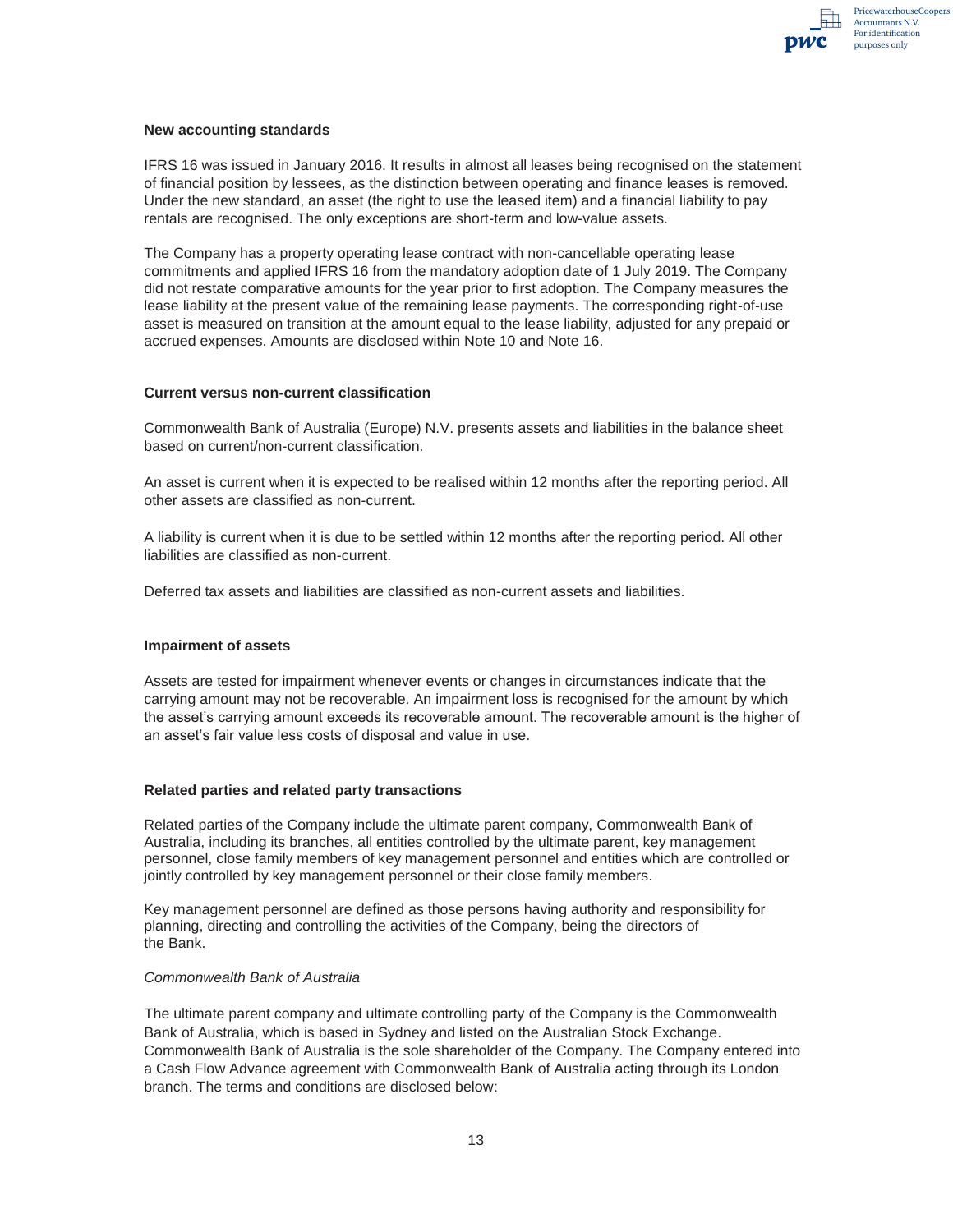

- Commitment of  $E$ 20,000,000. This being sufficient funding to bridge the gap between the next capital injection after the €255,000,000 injected by CBA Group on 21 August 2020.
- Termination date of 30 June 2021, or on an earlier date as agreed to between both the borrower and lender.
- Arm's length Margin of 33bps plus LIBOR

In addition, Commonwealth Bank of Australia Sydney invoiced the Company on 16 June 2020 for costs incurred by Sydney but relating to the establishment and benefit of Commonwealth Bank of Australia (Europe) N.V.. The majority of these costs related to the FY 2019 period and have therefore been accrued with the recognition of an intercompany liability of €2,558,000 within Trade and other payables (ref Note 18).

*Compensation of key management personnel and management board of Commonwealth Bank of Australia (Europe) N.V.* 

Remuneration of key Management personnel are disclosed in Note 7 Director Remuneration.

No Share options were awarded.

There are no other related party transactions.

#### **Financial instruments and risk management**

This note explains Commonwealth Bank of Australia (Europe) N.V.'s exposure to financial risks and how these risks could affect the Company's financial performance. As the Company is in a start-up phase and has not yet begun conducting banking activities, the Company is not exposed to any material risks. A summary of material risks are outlined below.

#### *Market risk*

No market risk currently resides in Commonwealth Bank of Australia (Europe) N.V..

#### *Currency risk*

Commonwealth Bank of Australia (Europe) N.V. operates in the European Union. The currency risk for the Company concerns the GBP Cash Flow Advance agreement with CBA London branch which is currently not hedged. The balance as at 30 June 20 was GBP 1,635,033. No other currency risk resides in the entity.

#### *Price risk*

No price risk currently resides in Commonwealth Bank of Australia (Europe) N.V..

#### *Interest rate risk*

Commonwealth Bank of Australia (Europe) N.V. has a Cash Flow Advance agreement with CBA London Branch, where a floating-interest is charged. This is currently unhedged but not considered a material risk.

#### *Credit risk*

Commonwealth Bank of Australia (Europe) N.V. does not have any significant credit risk. The only counterparty exposure currently on the balance sheet concerns cash in bank and a leasehold deposit for the Company's office.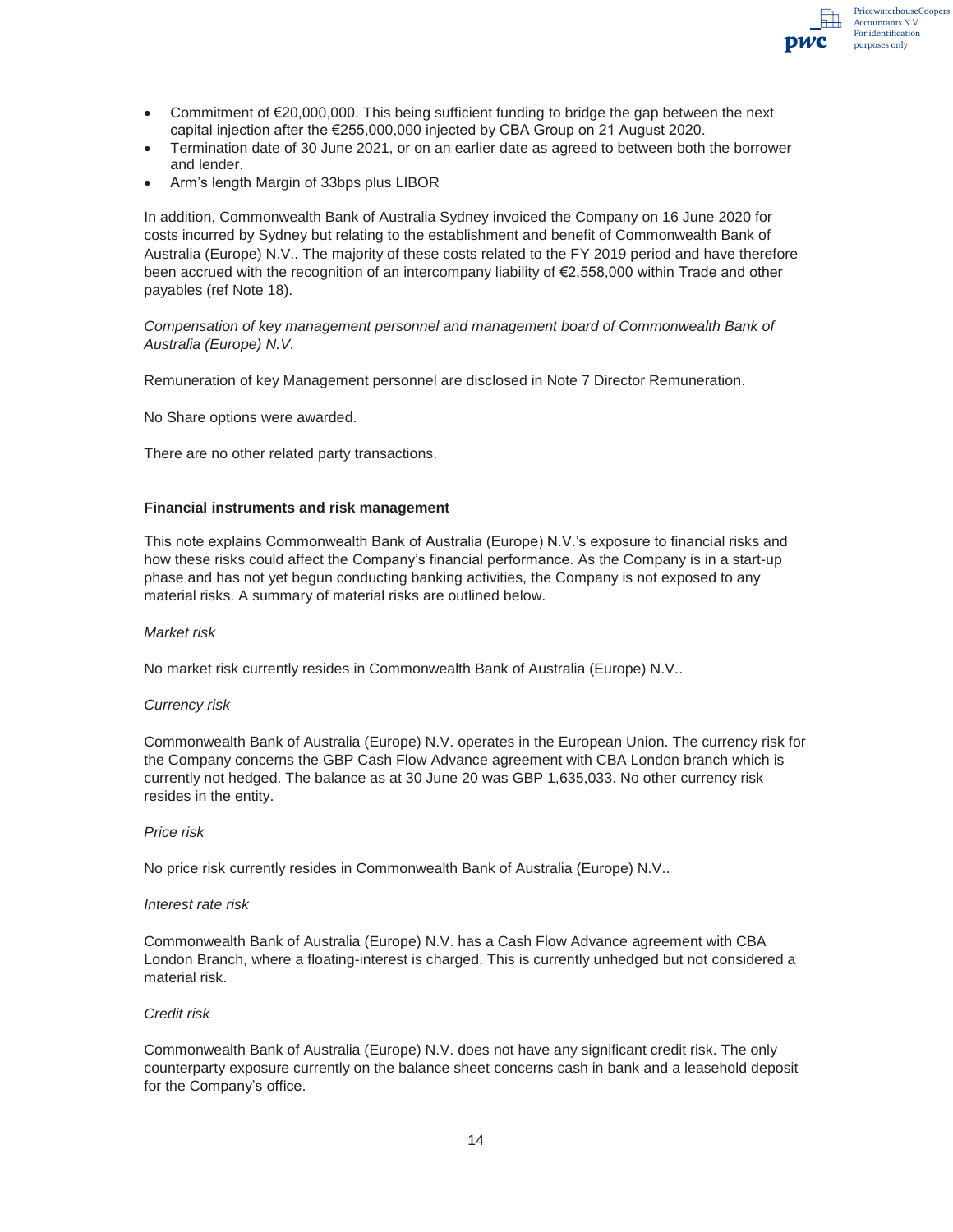

#### *Liquidity risk*

Commonwealth Bank of Australia (Europe) N.V. has limited liquidity risk as funding is supported by CBA London branch via a Cash Flow Advance agreement.

#### **Property, plant and equipment**

Items of property, plant and equipment are stated at cost, less accumulated depreciation and accumulated impairment losses. The initial cost of an asset comprises its purchase price and any costs directly attributable to bringing the asset into operation. The purchase price is the aggregate amount paid and the fair value of any other consideration given to acquire the asset. Depreciation of an asset begins when it is available for use, or when it is in the desired location and condition.

Assets capitalised during the year included only Leasehold improvements relating to property consultancy costs. Only expenditure that is included in the cost of an item of property, plant and equipment (PPE) in accordance with IFRS 16 Property, Plant and Equipment can be capitalised.

All furniture, fittings and equipment below approximately €600 were expensed to the profit and loss.

#### **Leases**

Leases of property, plant and equipment are classified as either finance leases or operating leases

Assets and liabilities arising from a lease are initially measured on a present value basis. Lease liabilities include the net present value of the following lease payments:

- Fixed payments less any lease incentives receivable
- x Variable lease payments that are based on an index or a rate, initially measured using the index or rate as at the commencement date
- Amounts expected to be payable under residual value guarantees
- The exercise price of a purchase option if reasonably certain to exercise that option, and
- Payments of penalties for terminating the lease, if the lease term reflects Commonwealth Bank of Australia (Europe) N.V. exercising that option.

The lease payments are discounted using the interest rate implicit in the lease. If that rate cannot be readily determined, the lessee's incremental borrowing rate is used, being the rate that the individual lessee would have to pay to borrow the funds necessary to obtain an asset of similar value in a similar economic environment with similar terms, security and conditions.

Commonwealth Bank of Australia (Europe) N.V. entered into a 10 year leasehold agreement on 1 April 2019 at Gustav Mahlerlaan 352 (UN Studio Tower, 14th Floor), 1082 ME Amsterdam. This has been recognised as an operating lease.

#### **Corporate Income taxes**

#### *Current income tax*

Current income tax assets and liabilities for the current year are measured at the amount expected to be recovered from, or paid to, the taxation authorities. The tax rates and tax laws used to compute the amount are those that are enacted or substantively enacted at the reporting date in the Netherlands.

Management periodically evaluates positions taken in the tax returns with respect to situations where applicable tax regulations are subject to interpretation and establishes provisions where appropriate.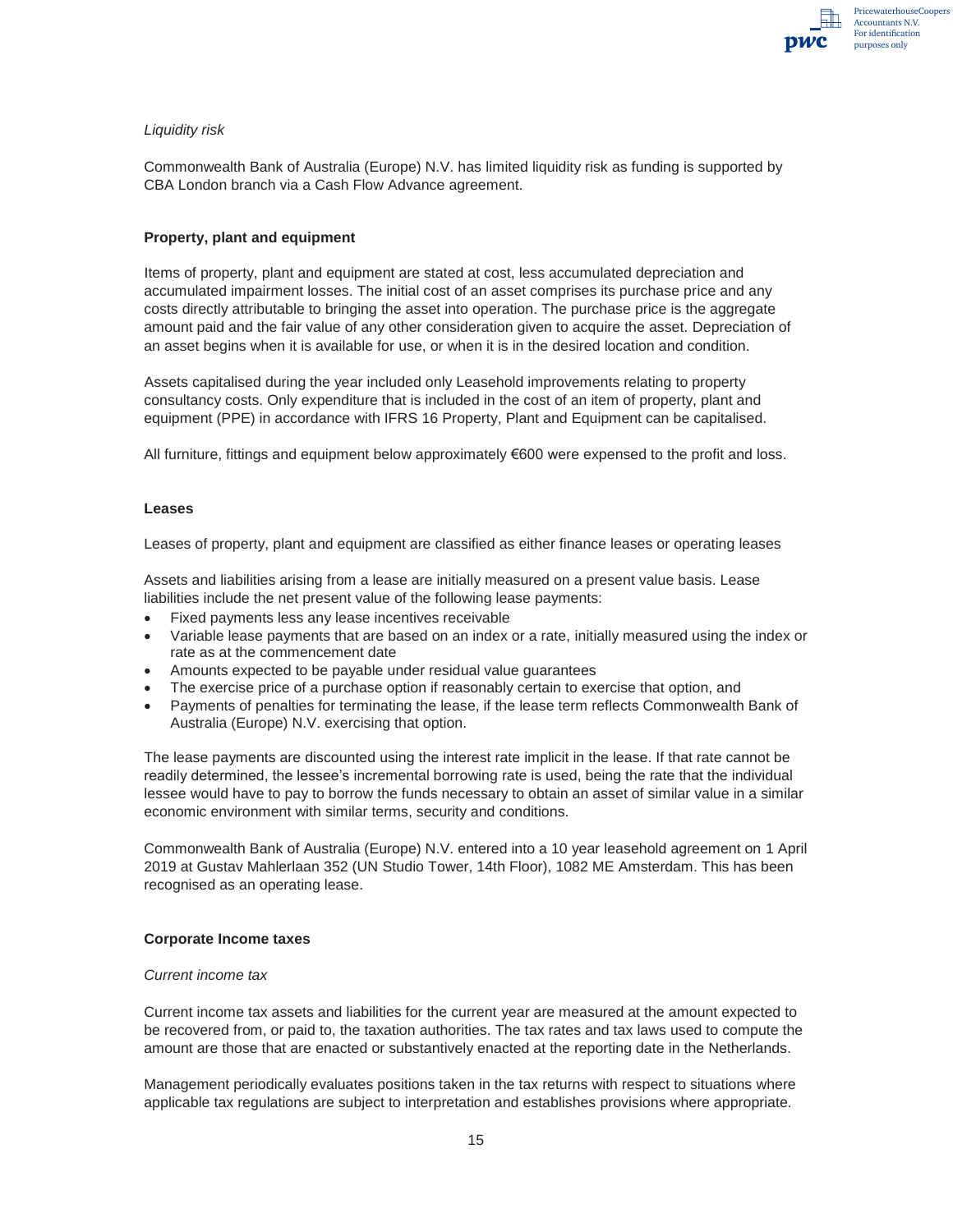

#### *Deferred income tax*

Deferred income tax is provided using the balance sheet method on temporary differences between the tax bases of assets and liabilities and their carrying amounts for financial reporting purposes at the reporting date.

Deferred income tax assets are recognised for deductible temporary differences, the carry-forward of unused tax credits and any unused tax losses, to the extent that it is probable that taxable profit will be available against which the deductible temporary differences, and the carry-forward of unused tax credits and unused tax losses can be utilised.

The carrying amount of deferred income tax assets is reviewed at the end of each reporting period and reduced to the extent that it is no longer probable that sufficient taxable profit will be available to allow all or part of the deferred income tax asset to be utilised. Unrecognised deferred income tax assets are reassessed at the end of each reporting period and are recognised to the extent that it has become probable that future taxable profit will be available to allow the deferred tax asset to be recovered.

Deferred income tax assets and liabilities are measured at the tax rates that are expected to apply to the year when the asset is realised or the liability is settled, based on tax rates (and tax laws) that have been enacted or substantively enacted by the end of the reporting period.

#### **Other assets**

These amounts represent deposits for rent, lease and services agreements entered into with respect to property, plant and equipment. Other assets are presented as current assets unless receipt is not due within 12 months after the reporting period. They are recognised initially at their fair value and subsequently measured at amortised cost using the effective interest method.

#### **Cash and cash equivalents**

Cash and cash equivalents in the balance sheet comprise cash at banks. For the purpose of the statement of cash flows, cash and cash equivalents consist of cash at banks, net of outstanding bank overdrafts.

#### **Equity**

The authorised share capital amounts to EUR 225,000 divided in 225,000 shares each with a nominal value of EUR 1. The issued share capital amounts to EUR 45,000, divided in 45,000 shares.

Each ordinary share gives the right to one voting right, participates equally in profits distributed by Commonwealth Bank of Australia (Europe) N.V. and carries equal rights upon the distribution of assets by Commonwealth Bank of Australia (Europe) N.V. in the event of a winding up.

#### **Borrowings**

Interest income and expenses are recognised on a pro rata basis, taking account of the effective interest rate of the assets and liabilities to which they relate. In accounting for interest expenses, the recognised transaction expenses for loans received are taken into consideration.

Borrowings are recognised initially at fair value, net of directly attributable transaction costs. Borrowings also include bank overdrafts.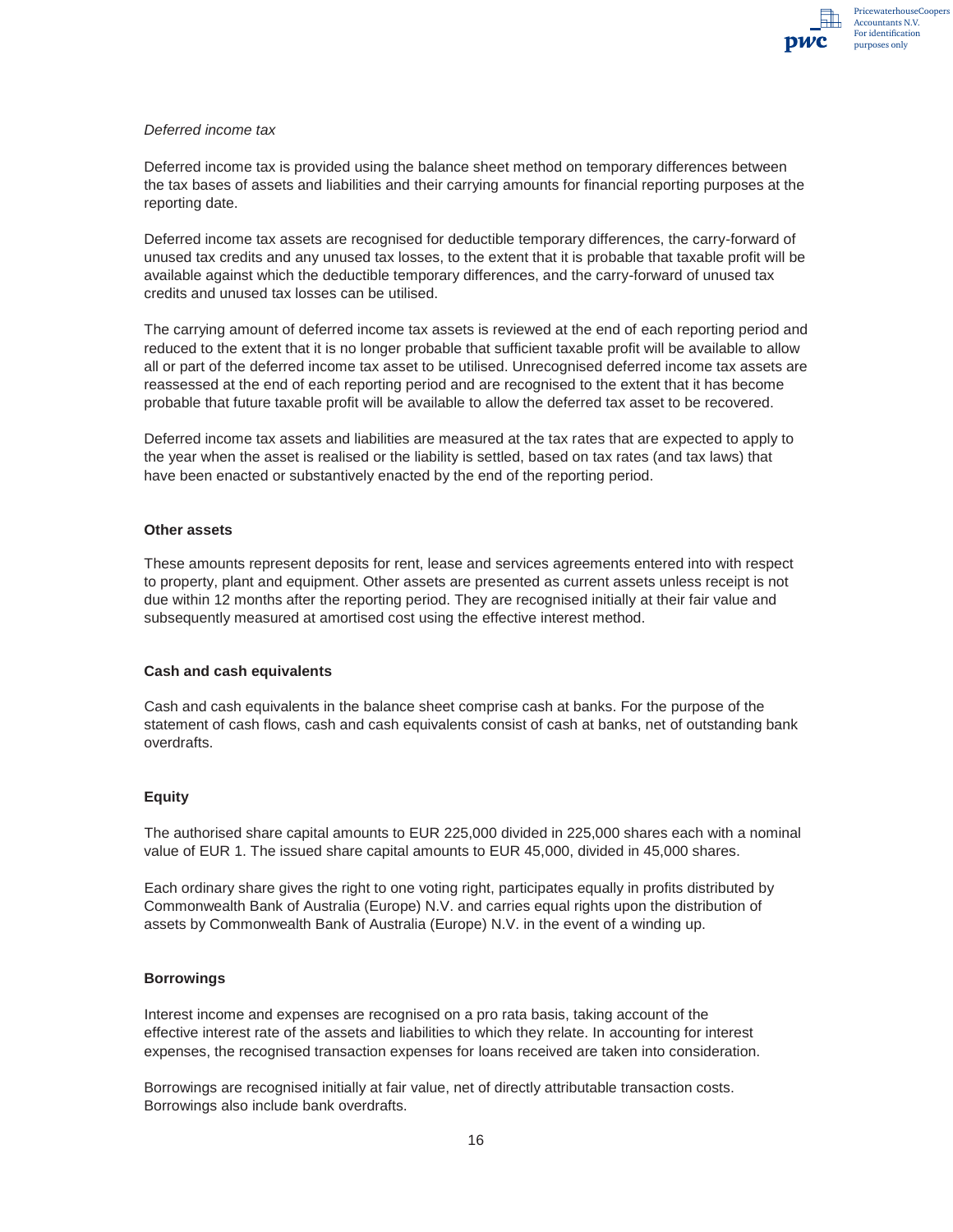After initial recognition, borrowings are subsequently measured at amortised cost using the effective interest method. Gains and losses are recognised in the statement of profit or loss and other comprehensive income when the liabilities are derecognised, as well as through the effective interest method amortisation process.

Amortised cost is calculated by taking into account any discount or premium on acquisition and fees or costs that are an integral part of the effective interest rate. The effective interest rate amortisation is included as finance costs in the statement of profit or loss and other comprehensive income.

Borrowings are removed from the balance sheet when the obligation specified in the contract is discharged, cancelled or expired. The difference between the carrying amount of a financial liability that has been extinguished or transferred to another party and the consideration paid, including any non-cash assets transferred or liabilities assumed, is recognised in profit or loss as other income or finance costs.

Borrowings are classified as current liabilities unless there is an unconditional right to defer settlement of the liability for at least 12 months after the reporting period. The current Cash Flow Advance agreement with CBA London branch does not have such a right and therefore is classified as a current liability.

#### **Provisions**

Provisions are recognised when Commonwealth Bank of Australia (Europe) N.V. has a present obligation (legal or constructive) as a result of a past event, it is probable that an outflow of resources embodying economic benefits will be required to settle the obligation and a reliable estimate can be made of the amount of the obligation. Where Commonwealth Bank of Australia (Europe) N.V. expects some or all of a provision to be reimbursed, for example, under an insurance contract, the reimbursement is recognised as a separate asset, but only when the reimbursement is virtually certain. The expense relating to any provision is presented in the statement of profit or loss and other comprehensive income net of any reimbursement.

If the effect of the time value of money is material, provisions are discounted using a current pre-tax rate that reflects, where appropriate, the risks specific to the liability. Where discounting is used, the increase in the provision due to the passage of time is recognised as part of finance costs in the statement of profit or loss and other comprehensive income.

#### **Trade and other payables**

These amounts represent liabilities for goods and services provided to Commonwealth Bank of Australia (Europe) N.V. prior to the end of the financial year which are unpaid. Trade and other payables are presented as current liabilities unless payment is not due within 12 months after the reporting period. They are recognised initially at their fair value and subsequently measured at amortised cost using the effective interest method.

#### **Pensions**

There are currently no company pensions either defined benefit or contribution for the employees. The employees however receive a pension allowance of 8% of their salaries. This is available to the permanent employees only and capped at €734 per month per employee.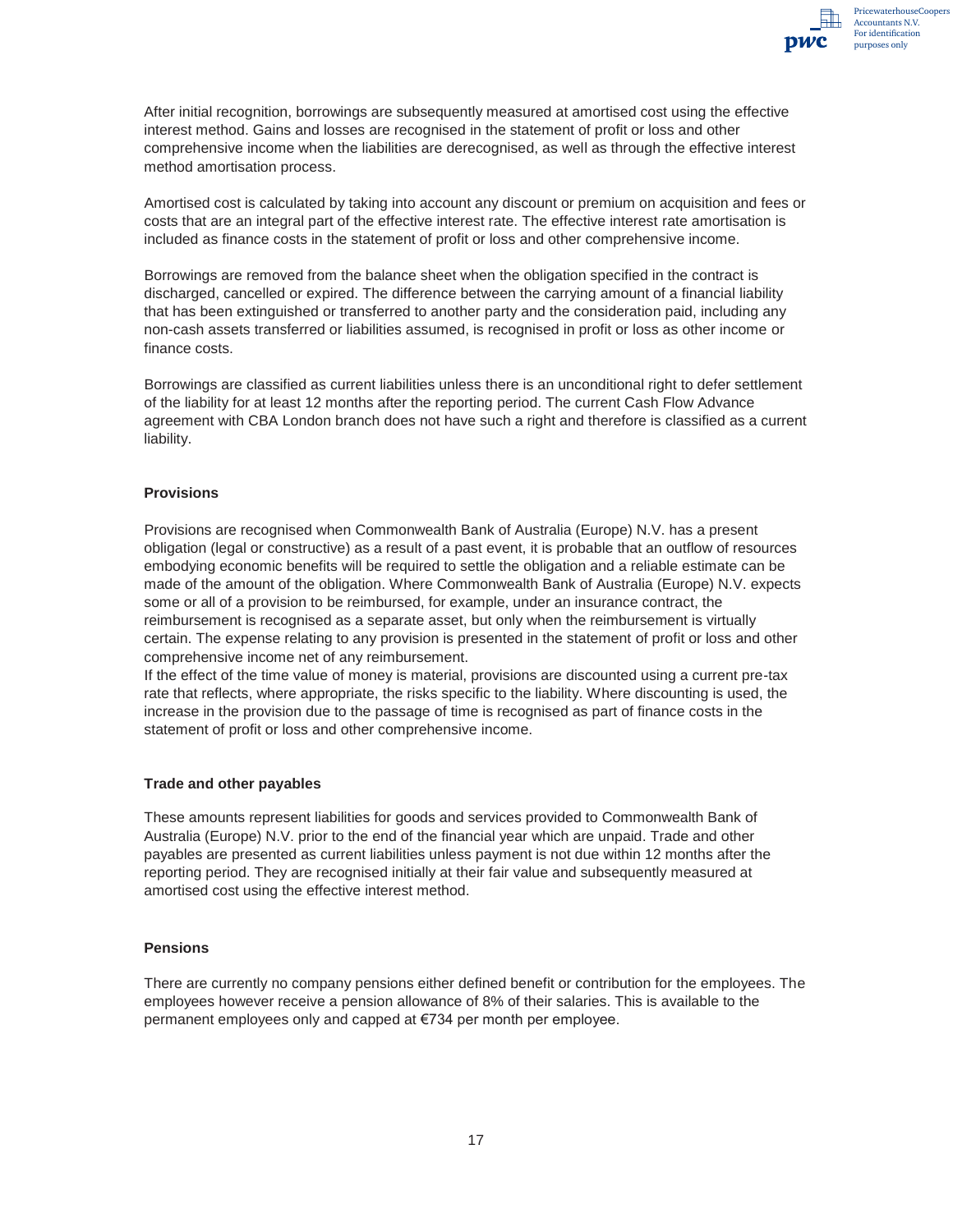#### **3. Administrative expenses**

|                                                          | Year<br>1 July 19<br>to 30 June 20<br>€000 | <b>Period</b><br>26 October 18 to<br>30 June 19<br>€000 |
|----------------------------------------------------------|--------------------------------------------|---------------------------------------------------------|
| Personnel expenses                                       | 3.467                                      | 728                                                     |
| Consultancy expenses                                     | 3.328                                      | 3,670                                                   |
| Operating lease rentals - property                       | 492                                        | 226                                                     |
| Independent Auditor's remuneration for audit<br>services | 55                                         | 48                                                      |
| Other administrative expenses                            | 316                                        | 64                                                      |
| <b>Total administration expenses</b>                     | 7,658                                      | 4,735                                                   |

#### *Breakdown personnel expenses*

|                                 | Year<br>1 July 19<br>to 30 June 20<br>€000 | <b>Period</b><br>26 October 18 to<br>30 June 19<br>€000 |
|---------------------------------|--------------------------------------------|---------------------------------------------------------|
| Salary and wages                | 2,630                                      | 362                                                     |
| Social security costs           | 706                                        | 246                                                     |
| Pension costs                   | 54                                         | 15                                                      |
| Other                           | 77                                         | 105                                                     |
| <b>Total personnel expenses</b> | 3,467                                      | 728                                                     |

Salary and wages reflect permanent and temporary employees. The personnel expenses attributable to permanent staff is €1,694,000.

#### **4. Number of permanent employees**

As at 30 June 2020, the Company employed 8 permanent full time employees. All employees were located in The Netherlands .

|                                     | Year<br>1 July 19<br>to 30 June 20 | <b>Period</b><br>26 October 18 to<br>30 June 19 |
|-------------------------------------|------------------------------------|-------------------------------------------------|
| Management                          | 4                                  | 4                                               |
| Support                             | 4                                  | 2                                               |
| Total number of permanent employees | 8                                  | 6                                               |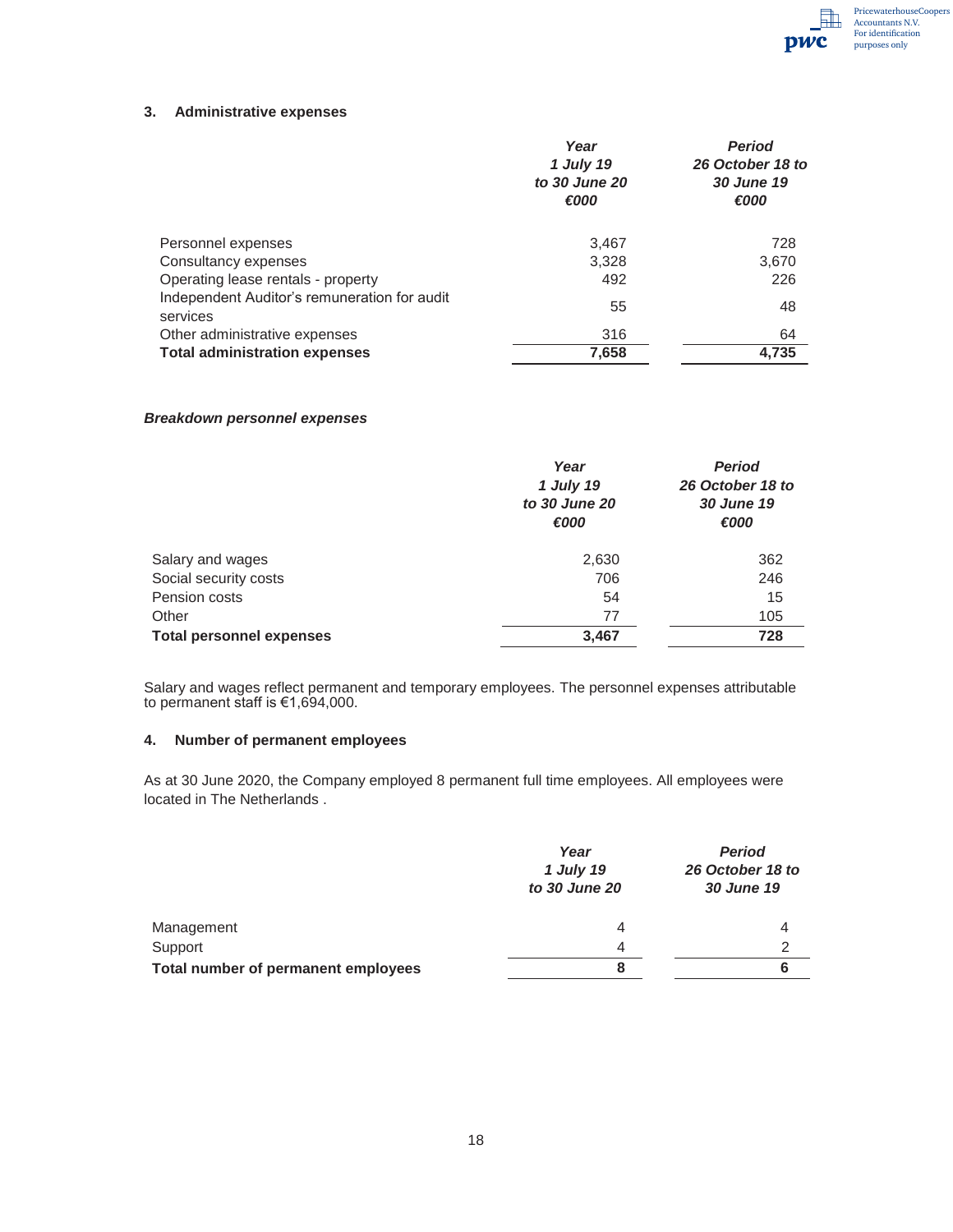

#### **5. Finance income and finance costs**

|                   | Year<br>1 July 19<br>to 30 June 20 | <b>Period</b><br>26 October 18 to<br>30 June 19 |
|-------------------|------------------------------------|-------------------------------------------------|
|                   | €000                               | €000                                            |
| FX gains          | 84                                 | 13                                              |
| Interest expenses | (46)                               | $\overline{\phantom{0}}$                        |
| Income - net      | 38                                 | 13                                              |

FX gains arise from the conversion of the monetary GBP balance from CBA London branch to EUR functional currency. Interest expenses arise from the Cash Flow Advance agreement with CBA London branch and the permanent lease agreement.

#### **6. Audit fee, tax advisory and compliance service fees**

The following fees were expensed in the income statement in the reporting period:

|                                              | <b>Period</b><br>1 July 19<br>to 30 June 20<br>€000 | <b>Period</b><br>26 October 18 to<br>30 June 19<br>€000 |
|----------------------------------------------|-----------------------------------------------------|---------------------------------------------------------|
| Annual statutory audit FY 2020               | 44                                                  |                                                         |
| Annual statutory audit FY 2019               | 11                                                  | 48                                                      |
| Tax advisory and compliance services FY 2020 | 10                                                  |                                                         |
| Tax advisory and compliance services FY 2019 | 17                                                  | 10                                                      |
| <b>Total fees</b>                            | 82                                                  | 58                                                      |

The fees listed above relate to the procedures applied to the Company by accounting firms and external auditor as referred to in Section 1, subsection 1 of the Audit Firms Supervision Act ('Wet toezicht accountantsorganisaties - Wta') as well as by Dutch and foreign-based accounting firms, including their tax services and advisory groups.

#### **7. Directors' remuneration**

|                              | Year<br>1 July 19 | <b>Period</b><br>26 October 18 to |  |
|------------------------------|-------------------|-----------------------------------|--|
|                              |                   |                                   |  |
|                              | to 30 June 20     | 30 June 19                        |  |
|                              | €000              | €000                              |  |
|                              |                   |                                   |  |
| Current and former directors | 1.254             | 534                               |  |

The directors' remuneration includes periodically paid remuneration, such as salaries, holiday allowance and social premiums, remuneration to be paid after a certain term, such as bonus payments.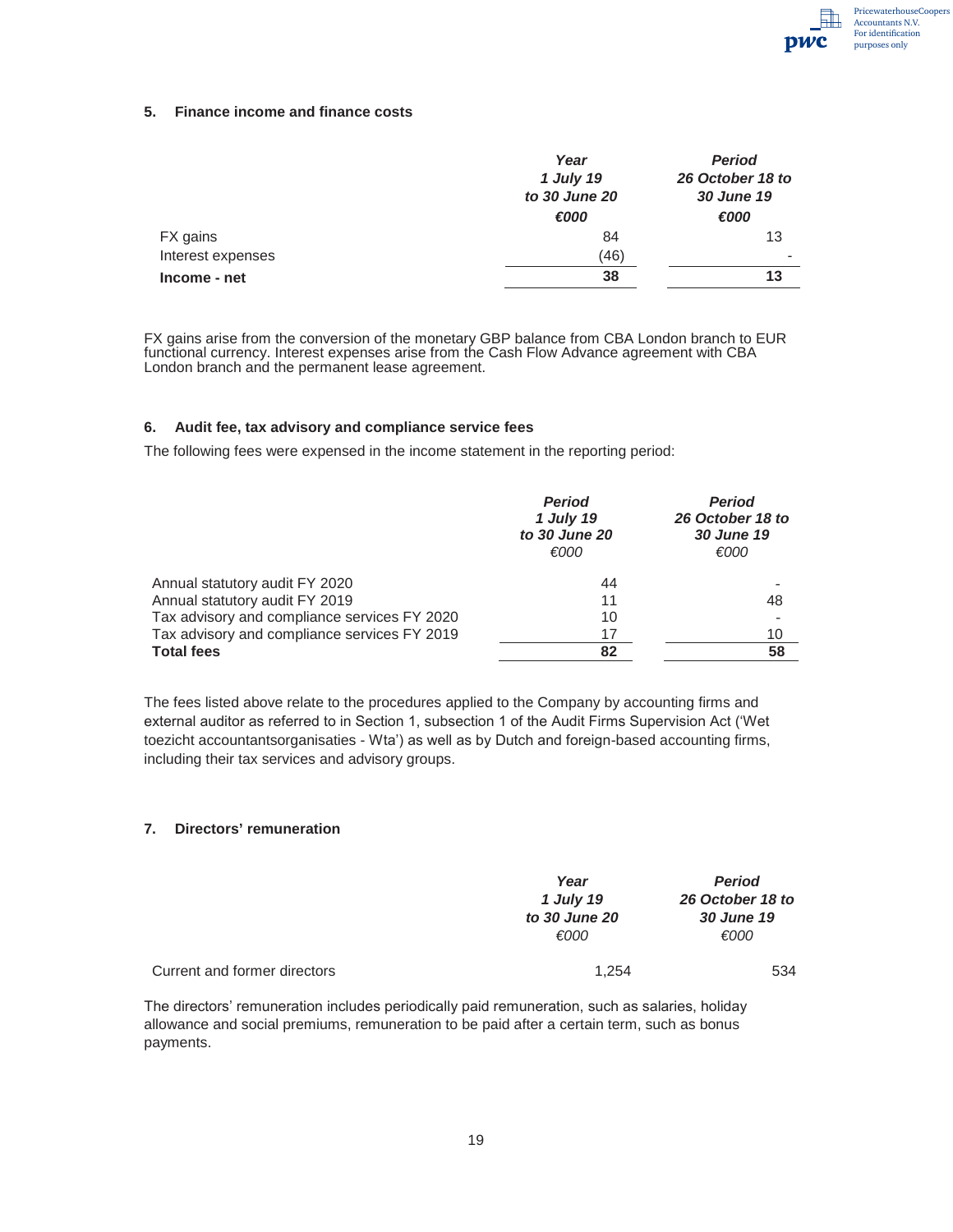

#### **8. Corporate income tax credit**

|                                       | Year                     | <b>Period</b>    |
|---------------------------------------|--------------------------|------------------|
|                                       | 1 July 19                | 26 October 18 to |
|                                       | to 30 June 20            | 30 June 19       |
|                                       | €000                     | €000             |
| Current income tax charge / (credit)  | (1,866)                  | (1,011)          |
| Deferred income tax charge / (credit) | $\overline{\phantom{a}}$ |                  |
| Total corporate income tax            | (1,866)                  | (1,011)          |

The Company is expected to be profitable within the allowable carry-forward period. FY 2020 income tax is calculated using the nominal tax rate for the year ended 30 June 2022, the estimated period of when the entity will be profitable. The FY 2022 tax rate is 15% for the first €395,000 and 25% for above €395,000 (FY 2019 tax calculation: 15% for the first €200,000 and 21.7% for above €200,000).

|                            | Year<br>1 July 19<br>to 30 June 20 | <b>Period</b><br>26 October 18 to<br>30 June 19 |
|----------------------------|------------------------------------|-------------------------------------------------|
|                            | €000                               | €000                                            |
| Loss before tax            | (7,620)                            | (4, 722)                                        |
| Effective tax rate         | (1,866)                            | (1,011)                                         |
| Tax credit in the accounts | (1,866)                            | (1,011)                                         |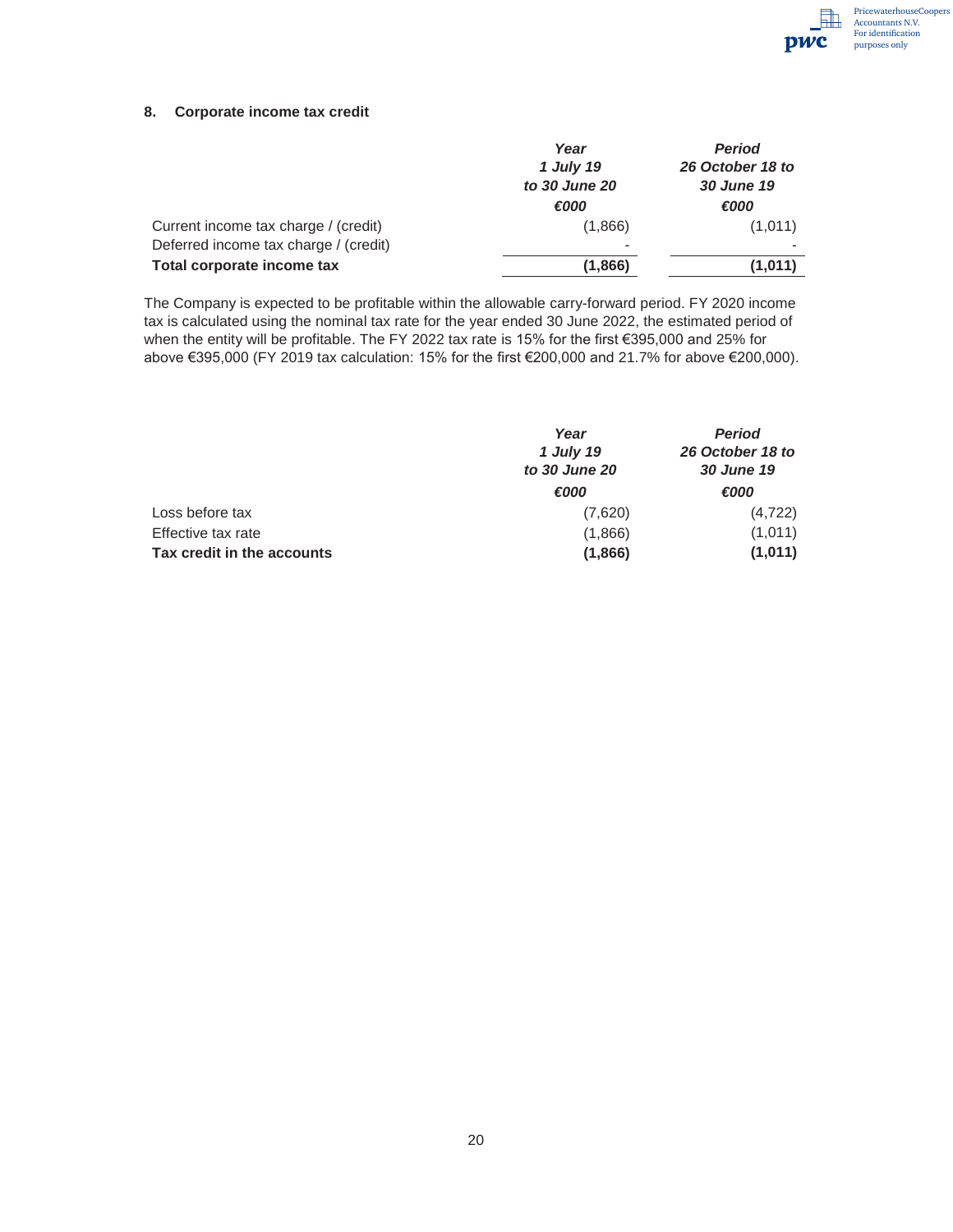**Film** PricewaterhouseCoopers Accountants N.V. For identification pwc purposes only

#### **9. Property, plant and equipment**

| <b>Leasehold improvements</b>   | €000  |
|---------------------------------|-------|
| Year ended 30 June 2019         |       |
| Opening net book amount         | 613   |
| Depreciation charge             |       |
| <b>Closing net book amount</b>  | 613   |
| At 30 June 2019                 |       |
| Cost                            | 613   |
| <b>Accumulated Depreciation</b> |       |
| <b>Net book amount</b>          | 613   |
| Year ended 30 June 2020         |       |
| Opening net book amount         | 613   |
| Additions                       | 2,458 |
| Depreciation charge             | (123) |
| Closing net book amount         | 2,948 |
|                                 |       |
| At 30 June 2020                 |       |
| Cost                            | 3,071 |
| <b>Accumulated Depreciation</b> | (123) |
| Net book amount                 | 2,948 |

In 2020 the additions related to consultancy costs in relation to the new office and leasehold on Gustav Mahlerlaan 352 (UN Studio Tower, 14th Floor), 1082 ME Amsterdam. The premise was occupied from January 2020. Depreciation is calculated on a straight line basis.

#### **10. Right of use assets & depreciation**

|                                         | €000  |
|-----------------------------------------|-------|
| Adoption of IFRS 16 - 1 July 2019       | 3,366 |
| Depreciation charge                     | (345) |
| Closing net book amount at 30 June 2020 | 3,021 |
|                                         |       |
| Cost                                    | 3.366 |
| <b>Accumulated Depreciation</b>         | (345) |
| Net book amount at 30 June 2020         | 3.021 |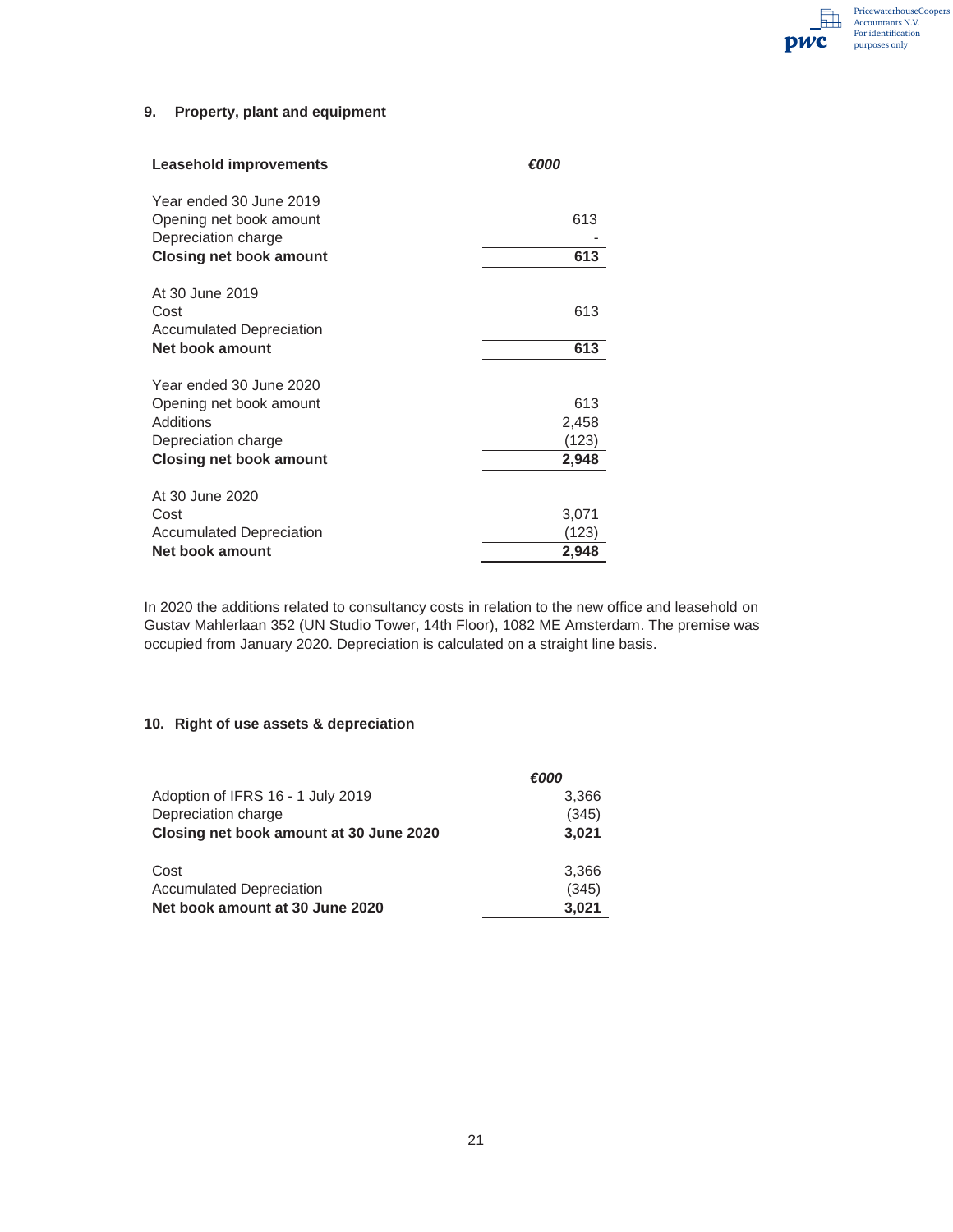

#### **11. Deferred taxes**

|                                                | <b>30 June 20</b> | 30 June 19 |
|------------------------------------------------|-------------------|------------|
|                                                | €000              | €000       |
| Deferred tax asset                             | 2,863             | 1.011      |
| Deferred tax asset – Transition to IFRS 16     | 769               |            |
| Total deferred tax asset                       | 3,632             | 1.011      |
| Deferred tax liability - Transition to IFRS 16 | (755)             |            |
| Total Deferred losses at 30 June               | 2,877             | 1.011      |

Deferred taxes are calculated on all temporary differences under the liability method and are measured at the tax rates that are expected to apply to the period when the asset is realised or the liability is settled based on tax rates (and tax laws) that have been substantively enacted by the end of the reporting period. The principal tax rate used is 15% for the first €395,000 and 25% for above €395,000.

The Company is expected to be profitable within the allowable carry-forward period. Taxable profits will therefore be available against which the tax losses can be utilised. As a consequence, a deferred tax asset of €3,640,000 was recognised for these losses in FY 2020.

#### **12. Other assets**

| <b>30 June 20</b> | 30 June 19 |
|-------------------|------------|
| €000              | €000       |
|                   |            |
| 111               | 111        |
|                   |            |
| ۰                 | 26         |
| 16                |            |
| 16                | 26         |
|                   |            |

The lease agreement for the temporary office was terminated in January 2020 and the deposit was refunded in June 2020.

#### **13. Cash and cash equivalents**

For the purposes of the statement of cash flows, cash and cash equivalents comprise the following balances with contractual maturity of not more than three months, which form an integral part of the Bank's cash management:

|                           | <b>30 June 20</b> | <b>30 June 19</b> |
|---------------------------|-------------------|-------------------|
|                           | €000              | €000              |
| Cash and cash equivalents | 77                | 45                |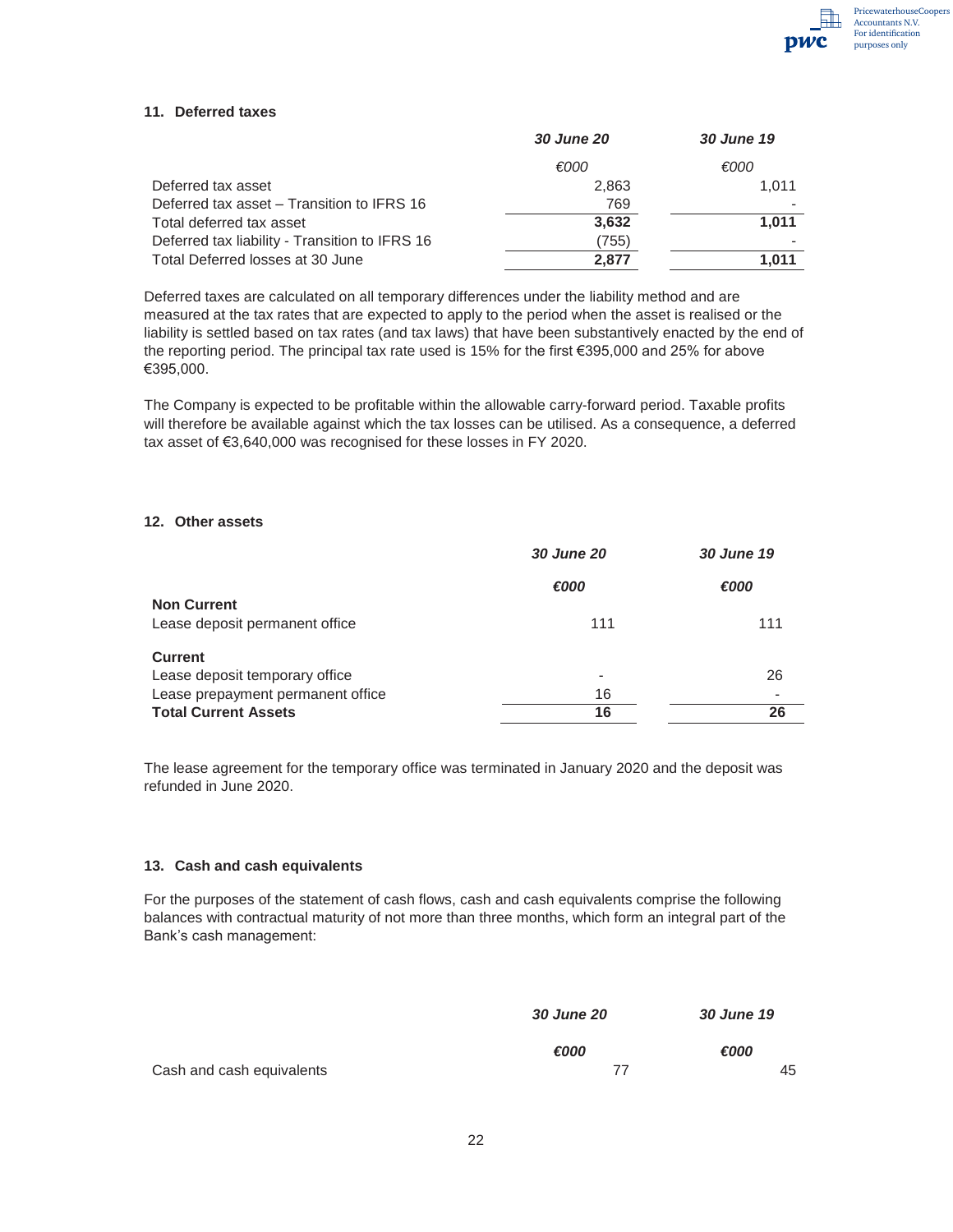

#### **14. Share capital**

|                                                                                                       | <b>30 June 20</b> | June 19 |
|-------------------------------------------------------------------------------------------------------|-------------------|---------|
|                                                                                                       | €000              | €000    |
| <b>Authorised</b><br>30 June 2019: 225,000 Ordinary shares of<br>nominal value of one euro each       | 225               | 225     |
| Issued and fully paid-up<br>30 June 2019: 45,000 Ordinary shares of<br>nominal value of one euro each | 45                | 45      |

Each ordinary share gives the right to one voting right, participates equally in profits distributed by the Company and carries equal rights upon the distribution of assets by the Company in the event of a winding up.

Movements in ordinary shares:

| Authorised    | Issued and               | Total Issued |
|---------------|--------------------------|--------------|
| <b>Number</b> | fully paid-up            | Amount       |
| (Thousands)   | <b>Number</b>            | €000         |
|               | (Thousands)              |              |
| 225           | 45                       | 45           |
|               | $\overline{\phantom{0}}$ |              |
| 225           | 45                       | 45           |
|               |                          |              |

#### **15. Provisions & liabilities**

|                                                 | <b>30 June 20</b> | 30 June 19 |
|-------------------------------------------------|-------------------|------------|
|                                                 | €000              | €000       |
| <b>Non Current</b><br>Lease rent free liability | -                 | 89         |
| <b>Current</b><br>Employee bonus provision      | -                 | 59         |

As per requirements of IFRS 16, the remaining rent-free period of the permanent lease agreement was spread throughout the remaining lease period.

#### **16. Lease liability**

|                        | <b>30 June 20</b> | <b>30 June 19</b> |
|------------------------|-------------------|-------------------|
|                        | €000              | €000              |
| Rental lease liability | 3.074             | $\sim$            |

Rental lease liability recognised in FY 2020 is in accordance with IFRS 16.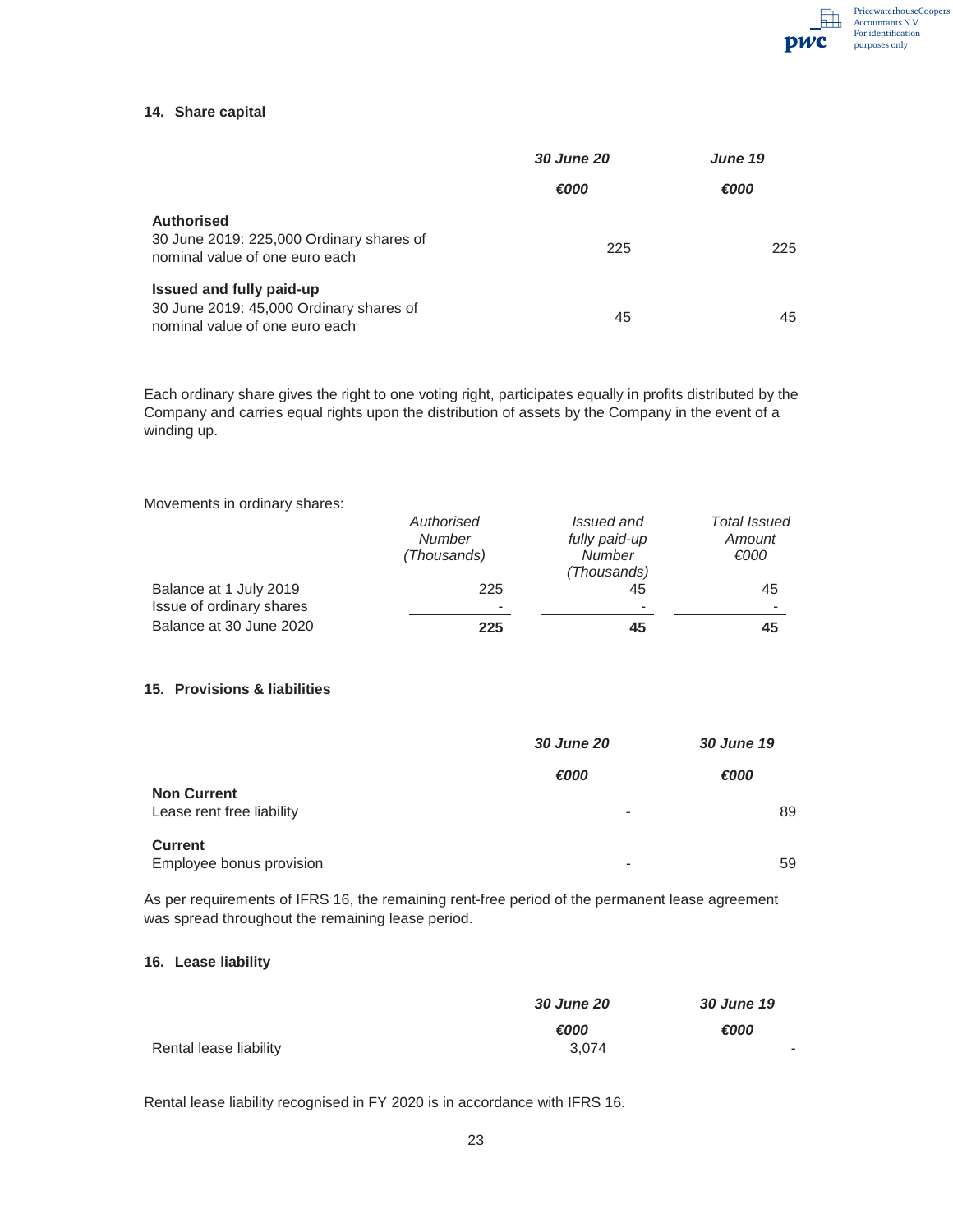

#### **17. Borrowings**

|                                                          | <b>30 June 20</b> | 30 June 19 |
|----------------------------------------------------------|-------------------|------------|
|                                                          | €000              | €000       |
| Floating interest rate on Cash Flow Advance<br>Agreement | 10.993            | 1,396      |

Borrowings relate to the Cash Flow Advance agreement with CBA London branch.

The directors considered the carrying amounts of the borrowings to be a reasonable estimate of their fair value principally in view of the short repricing period and maturity date.

#### **18. Trade and other payables**

|                                   | <b>30 June 20</b> | 30 June 19 |
|-----------------------------------|-------------------|------------|
|                                   | €000              | €000       |
| Expense accruals                  | 513               | 225        |
| Intercompany liability CBA Sydney | 2,558             | 2,576      |
| Accounts Payable liability        | 784               | 472        |
| <b>Employee Taxes</b>             | -                 | 74         |
| VAT payable                       | 548               | 582        |
|                                   | 4,403             | 3.929      |

The carrying value of the trade and other payables are assumed to approximate their fair values.

#### **19. Deferred tax liability**

|                             | <b>30 June 20</b> | <b>30 June 19</b> |
|-----------------------------|-------------------|-------------------|
|                             | €000              | €000              |
| Deferred Tax Loss - IFRS 16 | 755               | -                 |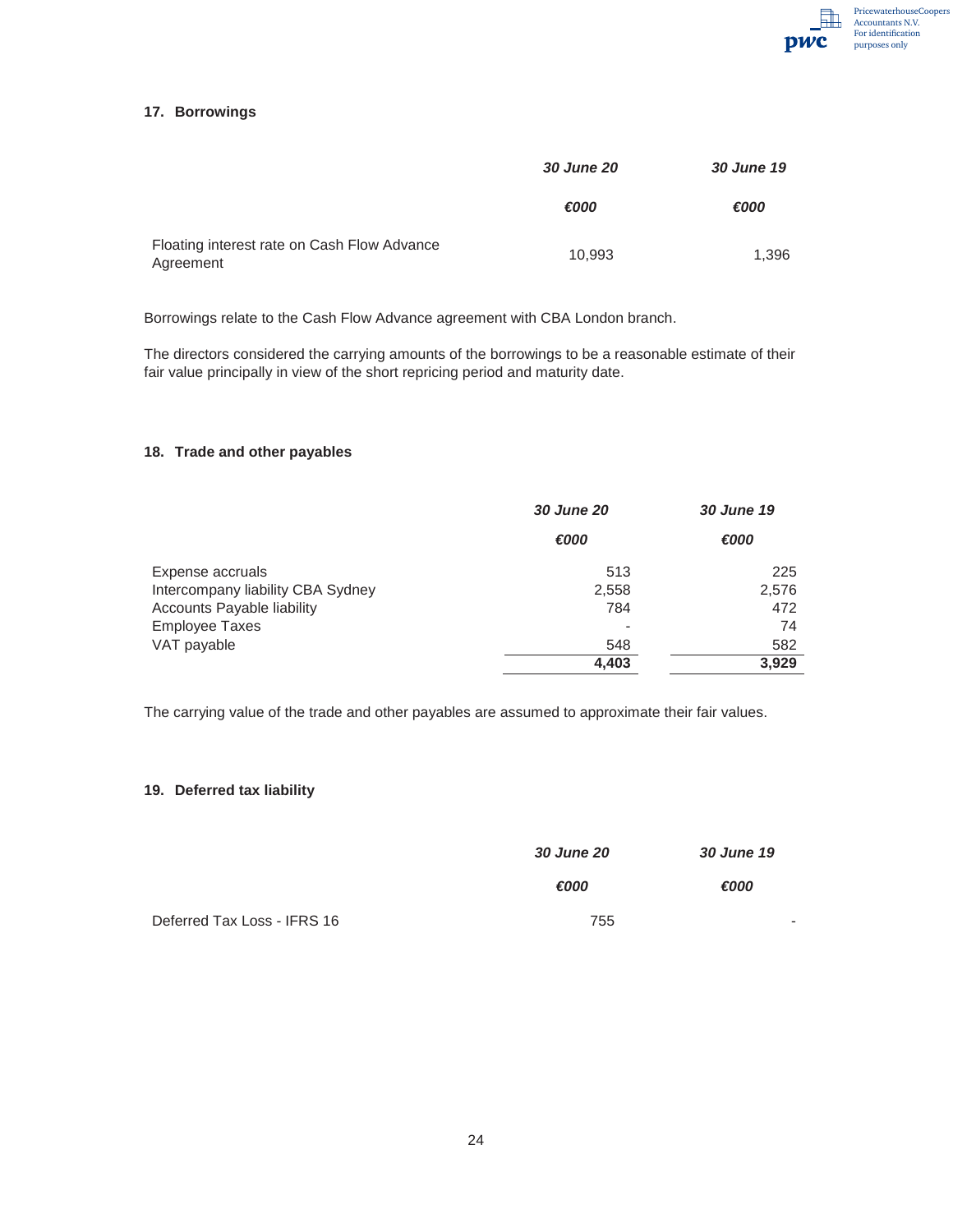

#### **20. Contingent assets, liabilities and commitments**

#### *Rental commitments*

Commonwealth Bank of Australia (Europe) N.V. entered into a rental agreement on 1st April 2019 for its office premises at the permanent office amounting to  $\epsilon$  3,642,561 commitment over a 10 year period. The obligations at the 30 June 2020 can be specified as follows:

|                            | <b>30 June 20</b> | 30 June 19 |
|----------------------------|-------------------|------------|
|                            | €000              | €000       |
| Obligations to pay:        |                   |            |
| Within one year            | 314               | 364        |
| Between one and five years | 1,501             | 1,457      |
| After five years           | 1,782             | 1,730      |
| <b>Total</b>               | 3,597             | 3,551      |

The contract includes an option to terminate early after 5 years by the lessee and after 10 years for the lessor.

#### **21. Events occurring after the reporting period**

#### *Capital injection*

On 21 August 2020, CBA Group injected €255,000,000 capital into the Company. The balance was placed in a transaction and deposit account

#### *Authorisation as a credit institution*

On 1 December 2020, the Governing Council of the European Central Bank granted the Company an authorisation as a credit institution, taking effect on 2 December 2020. With effect from 2 December 2020, the name of the Company changed from CBA Europe N.V. to Commonwealth Bank of Australia (Europe) N.V..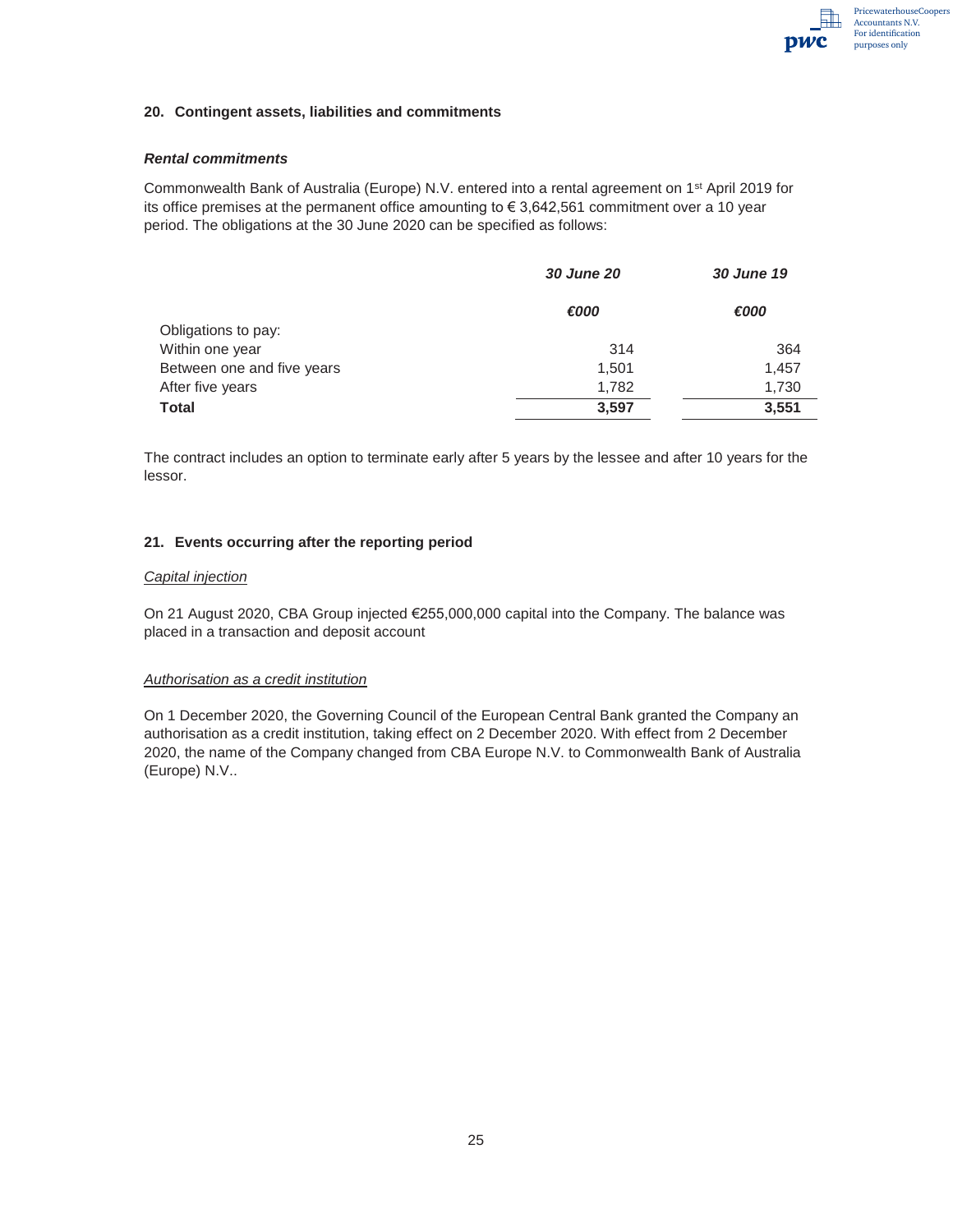PricewaterhouseCoopers 駎 Accountants N.V. For identification pwc purposes only

Amsterdam, 19 January 2021

Management Board:

W.T.G. Hendriks

Original has been signed by W.T.G. Hendriks

B.J.J. Peters

Original has been signed by B.J.J. Peters

B.U. Bähr

Original has been signed by B.U. Bähr

I. Freijer

Original has been signed by I. Freijer

Supervisory board:

J.J.M. Kremers (Appointed 2 December 2020)

Original has been signed by J.J.M. Kremers

E.D. Drok (Appointed 2 December 2020)

Original has been signed by E.D. Drok

W. Woodley (Appointed 2 December 2020)

Original has been signed by W. Woodley

J.P. Rickward (Appointed 2 December 2020) Original has been signed by J.P. Rickward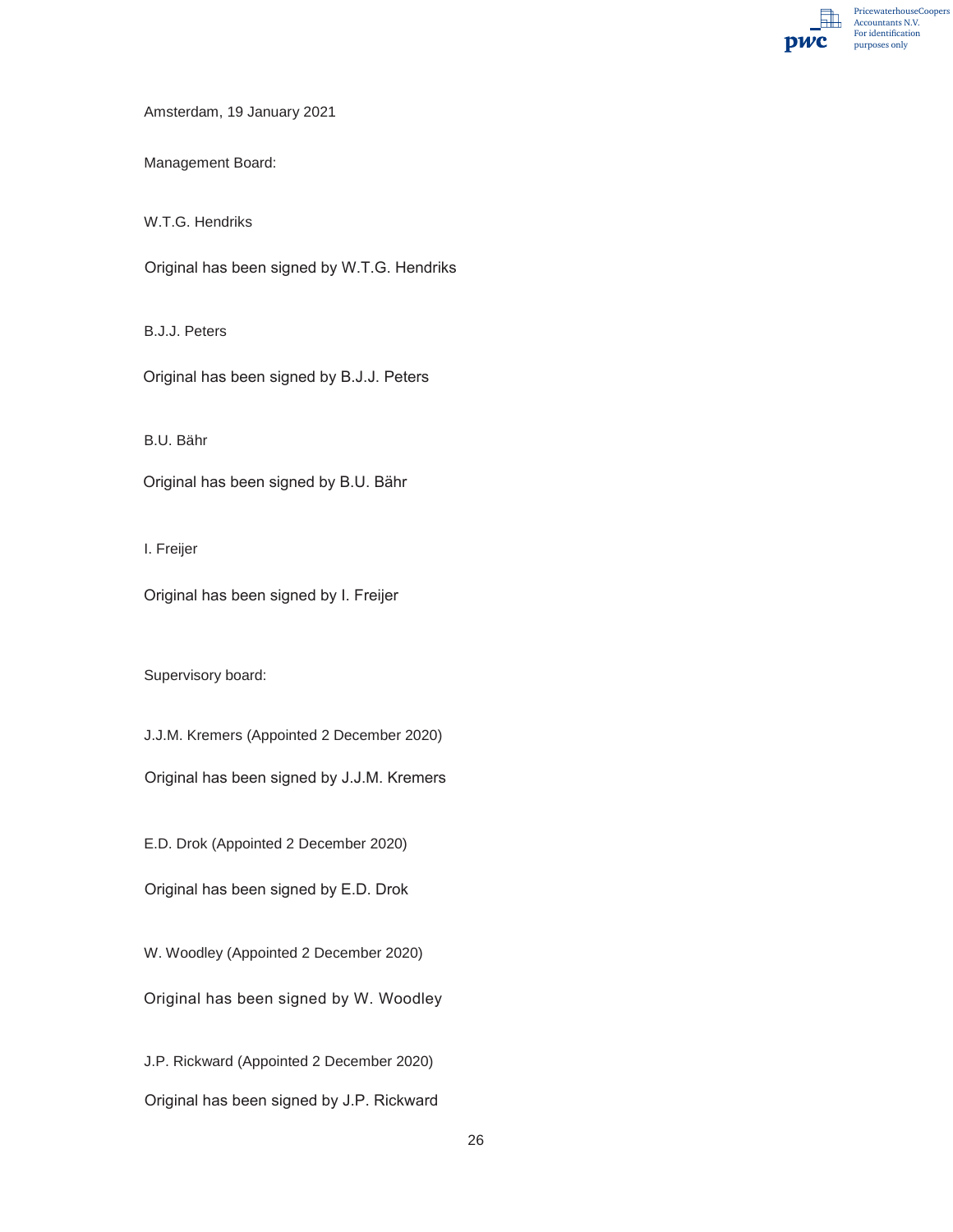

#### **Other Information**

#### **Articles of association governing profit appropriation**

Pursuant to art. 2:392 sub 1 b DCC an extract of the statutory provisions governing the appropriation of profits should be included.

The articles of association provide that the annual profit shall be at the free disposal of the general meeting.

#### **Independent auditor's report**

The Independent auditor's report is included in the next page.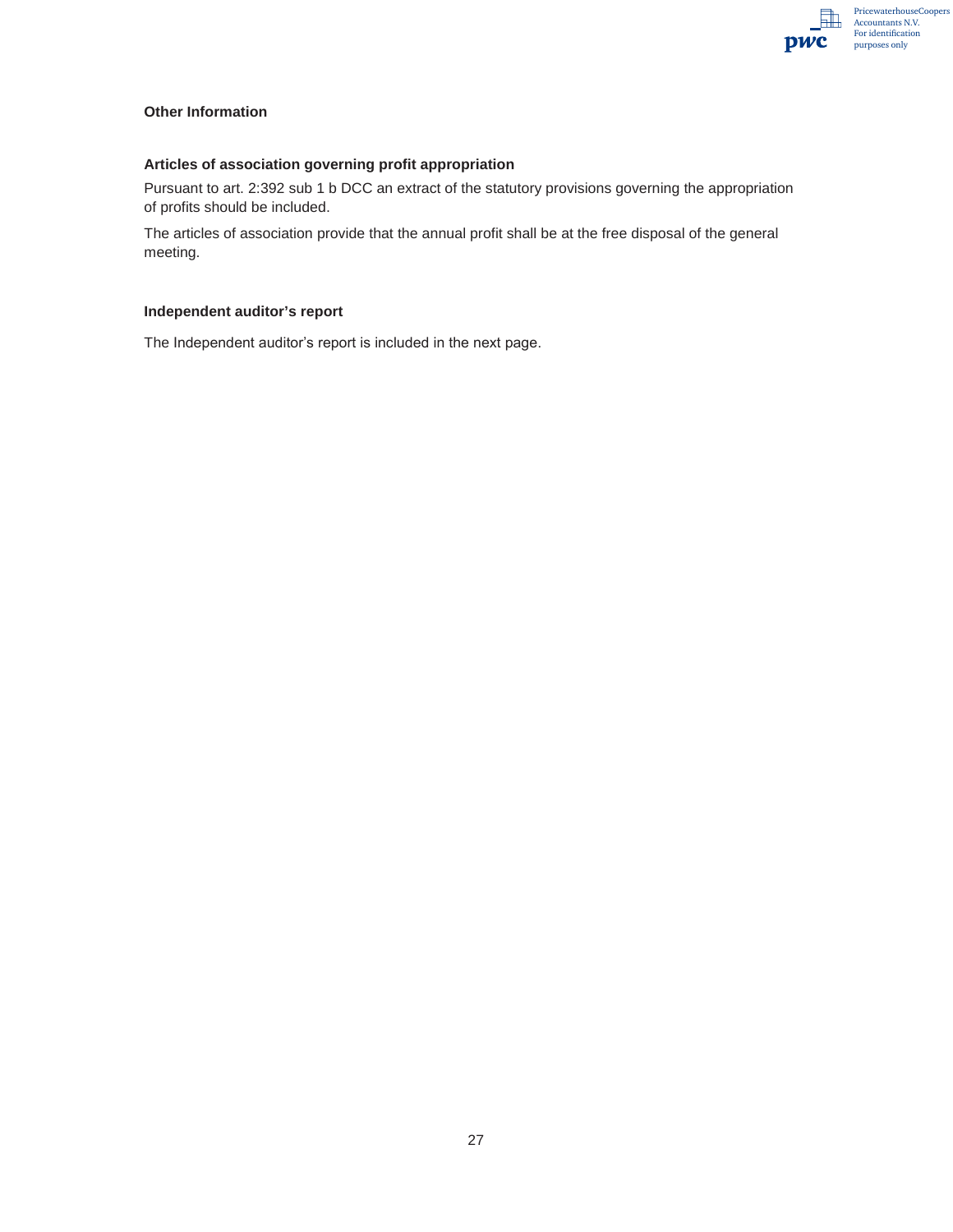

## *Independent auditor's report*

To: the general meeting and the supervisory board of Commonwealth Bank of Australia (Europe) N.V.

## *Report on the financial statements 2019/2020*

### *Our opinion*

In our opinion, the financial statements of Commonwealth Bank of Australia (Europe) N.V. ('the Company') give a true and fair view of the financial position of the Company as at 30 June 2020, and of its result and its cash flows for the year then ended in accordance with International Financial Reporting Standards as adopted by the European Union (EU-IFRS) and with Part 9 of Book 2 of the Dutch Civil Code.

### *What we have audited*

We have audited the accompanying financial statements 2019/2020 of Commonwealth Bank of Australia (Europe) N.V., Amsterdam.

The financial statements comprise:

- the balance sheet as at 30 June 2020;
- the following statements for 2019/2020: profit or loss and comprehensive income, changes in equity and cash flows; and
- the notes, comprising the significant accounting policies and other explanatory information.

The financial reporting framework applied in the preparation of the financial statements is EU-IFRS and the relevant provisions of Part 9 of Book 2 of the Dutch Civil Code.

### *The basis for our opinion*

We conducted our audit in accordance with Dutch law, including the Dutch Standards on Auditing. We have further described our responsibilities under those standards in the section 'Our responsibilities for the audit of the financial statements' of our report.

We believe that the audit evidence we have obtained is sufficient and appropriate to provide a basis for our opinion.

*3AVM5RJF27KD-1562313866-540*

*PricewaterhouseCoopers Accountants N.V., Thomas R. Malthusstraat 5, 1066 JR Amsterdam, P.O. Box 90357, 1006 BJ Amsterdam, the Netherlands*

*T: +31 (0) 88 792 00 20, F: +31 (0) 88 792 96 40, www.pwc.nl*

'PwC' is the brand under which PricewaterhouseCoopers Accountants N.V. (Chamber of Commerce 34180285), PricewaterhouseCoopers Belastingadviseurs N.V. (Chamber of Commerce 34180284), PricewaterhouseCoopers Advisory N.V. (Chamber of Commerce 34180287), PricewaterhouseCoopers Compliance Services B.V. (Chamber of Commerce 51414406), PricewaterhouseCoopers Pensions, Actuarial & Insurance Services B.V. (Chamber of Commerce 54226368),<br>PricewaterhouseCoopers B.V. (Chamber of Commerce 34180289) and other companies operate an and Conditions ('algemene voorwaarden'), which include provisions regarding our liability. Purchases by these companies are governed by General Terms and Conditions<br>of Purchase ('algemene inkoopvoorwaarden'). At www.pwc.n and the General Terms and Conditions of Purchase, which have also been filed at the Amsterdam Chamber of Commerce.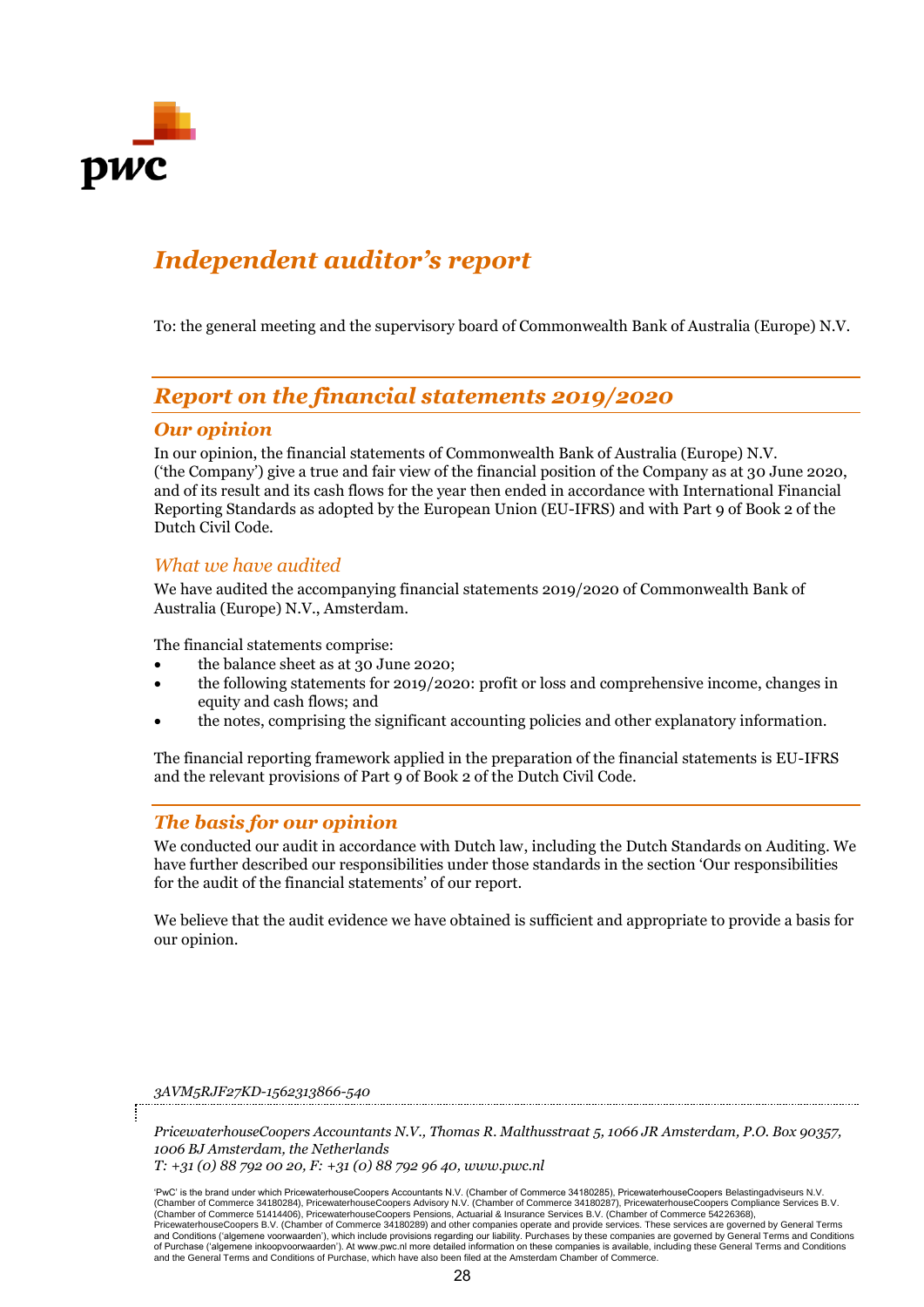

## *Independence*

We are independent of Commonwealth Bank of Australia (Europe) N.V. in accordance with the 'Wet toezicht accountantsorganisaties' (Wta, Audit firms supervision act), the 'Verordening inzake de onafhankelijkheid van accountants bij assurance-opdrachten' (ViO, Code of Ethics for Professional Accountants, a regulation with respect to independence) and other relevant independence requirements in the Netherlands. Furthermore, we have complied with the 'Verordening gedrags- en beroepsregels accountants' (VGBA, Dutch Code of Ethics).

## *Report on the other information included in the annual report*

In addition to the financial statements and our auditor's report thereon, the annual report contains other information that consists of:

- the directors' report;
- the other information pursuant to Part 9 of Book 2 of the Dutch Civil Code;

Based on the procedures performed as set out below, we conclude that the other information:

- is consistent with the financial statements and does not contain material misstatements;
- contains the information that is required by Part 9 of Book 2 of the Dutch Civil Code.

We have read the other information. Based on our knowledge and understanding obtained in our audit of the financial statements or otherwise, we have considered whether the other information contains material misstatements.

By performing our procedures, we comply with the requirements of Part 9 of Book 2 of the Dutch Civil Code and the Dutch Standard 720. The scope of such procedures was substantially less than the scope of those performed in our audit of the financial statements.

The management board is responsible for the preparation of the other information, including the directors' report and the other information in accordance with Part 9 of Book 2 of the Dutch Civil Code.

## *Responsibilities for the financial statements and the audit*

### *Responsibilities of the management board and the supervisory board for the financial statements*

The management board is responsible for:

- the preparation and fair presentation of the financial statements in accordance with EU-IFRS and with Part 9 of Book 2 of the Dutch Civil Code; and for
- such internal control as the management board determines is necessary to enable the preparation of the financial statements that are free from material misstatement, whether due to fraud or error.

As part of the preparation of the financial statements, the management board is responsible for assessing the Company's ability to continue as a going concern. Based on the financial reporting frameworks mentioned, the management board should prepare the financial statements using the going-concern basis of accounting unless the management board either intends to liquidate the Company or to cease operations, or has no realistic alternative but to do so.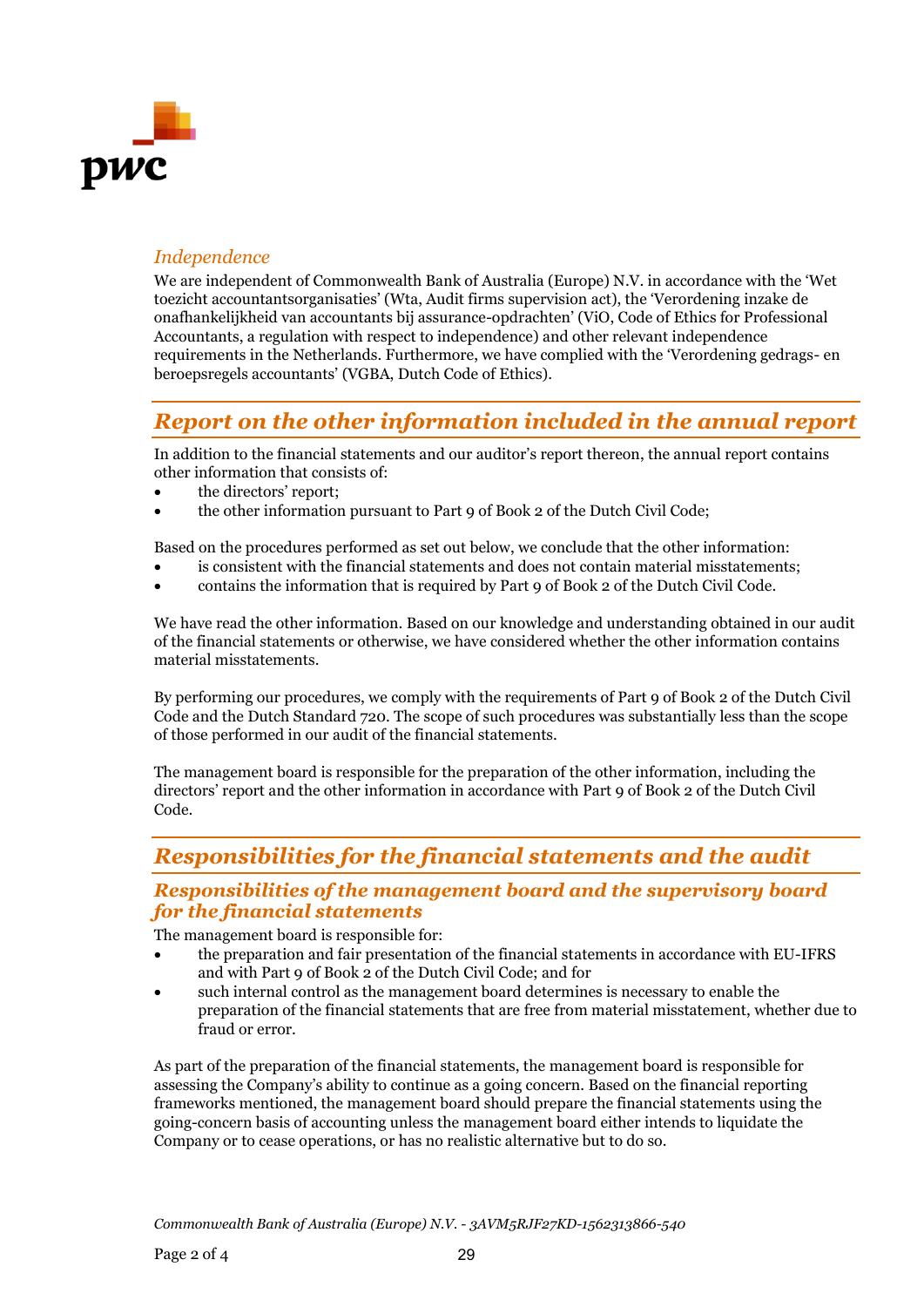

The management board should disclose events and circumstances that may cast significant doubt on the Company's ability to continue as a going concern in the financial statements.

The supervisory board is responsible for overseeing the Company's financial reporting process.

### *Our responsibilities for the audit of the financial statements*

Our responsibility is to plan and perform an audit engagement in a manner that allows us to obtain sufficient and appropriate audit evidence to provide a basis for our opinion. Our objectives are to obtain reasonable assurance about whether the financial statements as a whole are free from material misstatement, whether due to fraud or error and to issue an auditor's report that includes our opinion. Reasonable assurance is a high but not absolute level of assurance, which makes it possible that we may not detect all material misstatements. Misstatements may arise due to fraud or error. They are considered to be material if, individually or in the aggregate, they could reasonably be expected to influence the economic decisions of users taken on the basis of the financial statements.

Materiality affects the nature, timing and extent of our audit procedures and the evaluation of the effect of identified misstatements on our opinion.

A more detailed description of our responsibilities is set out in the appendix to our report.

Amsterdam, 19 January 2021 PricewaterhouseCoopers Accountants N.V.

Original has been signed by M.S. de Bruin RA